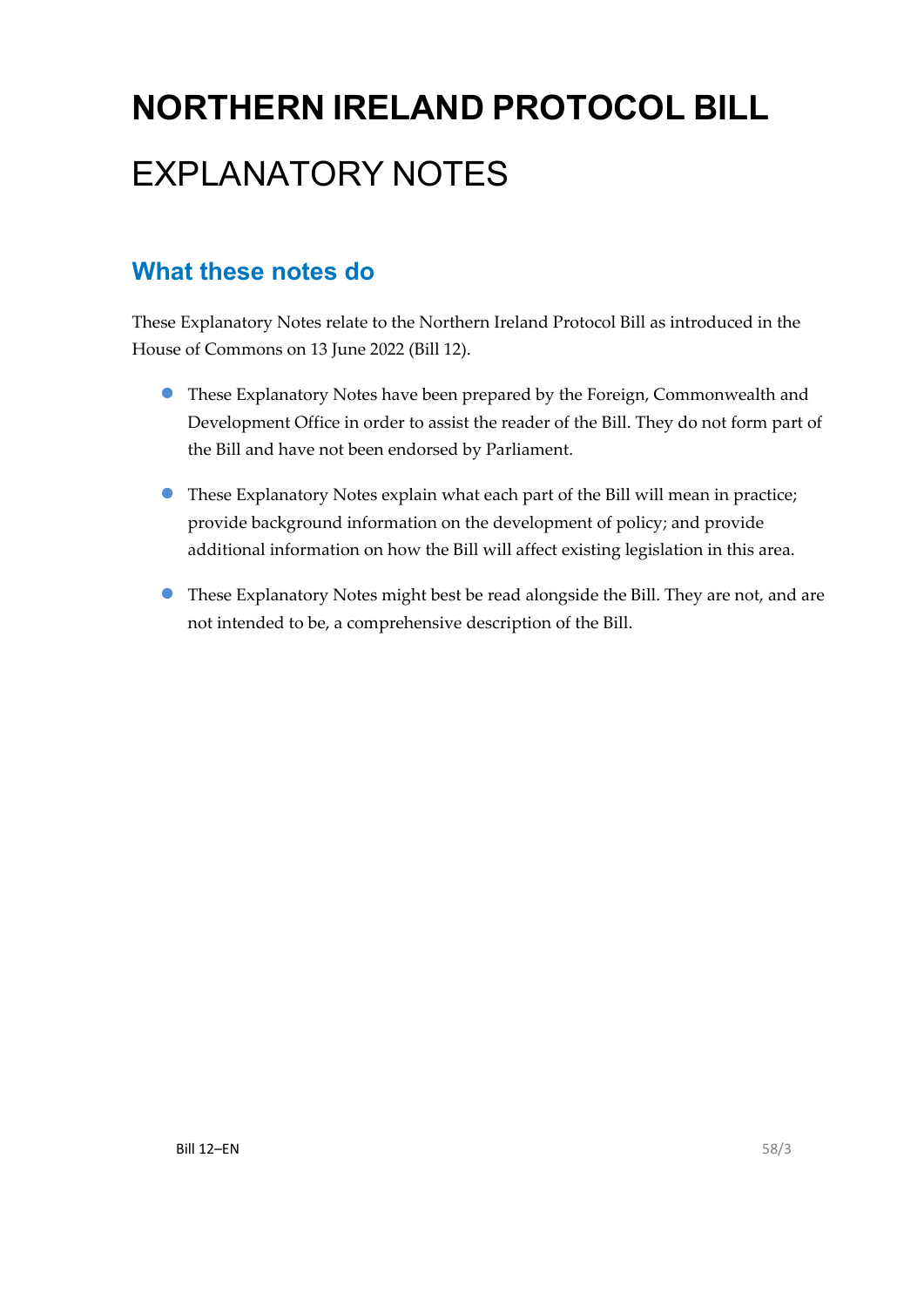### **Table of Contents**

| Subject<br>Page of these Notes                                                      |    |
|-------------------------------------------------------------------------------------|----|
| <b>Overview of the Bill</b>                                                         | 2  |
| <b>Policy background</b>                                                            | 3  |
| The Bill                                                                            | 5  |
| <b>Legal background</b>                                                             | 6  |
| <b>Territorial extent</b>                                                           | 7  |
| <b>Devolution</b>                                                                   | 7  |
| <u><b>Commentary on provisions of Bill</b></u>                                      | 8  |
| Clause 1: Overview of main provisions                                               | 8  |
| Clause 2: Limitation of general implementation of the Northern Ireland Protocol     | 8  |
| Clause 3: Other limitations in interpretation of law                                | 8  |
| Clause 4: Movement of goods (including customs): excluded Protocol provision        | 9  |
| Clause 5: Movement of goods: new law about matters other than customs               | 10 |
| Clause 6: Customs matters: new law                                                  | 11 |
| Clause 7: Regulation of goods: option to choose between dual routes                 | 11 |
| Clause 8: Regulation of goods: excluded Protocol provision                          | 12 |
| Clause 9: Regulation of goods: new law                                              | 12 |
| Clause 10: Meaning of "regulation of goods"                                         | 13 |
| Clause 11: Regulation of goods: supplementary provision                             | 13 |
| Clause 12: Subsidy control                                                          | 14 |
| Clause 13: Implementation, application, supervision and enforcement of the Protocol | 15 |
| Clause 14: Provision of the Protocol etc applying to other exclusions               | 16 |
| Clause 15: Changes to, and exceptions from, excluded provision                      | 16 |
| Clause 16: Additional excluded provision: new law                                   | 17 |
| Clause 17: Value added tax, excise duties and other taxes: new law                  | 17 |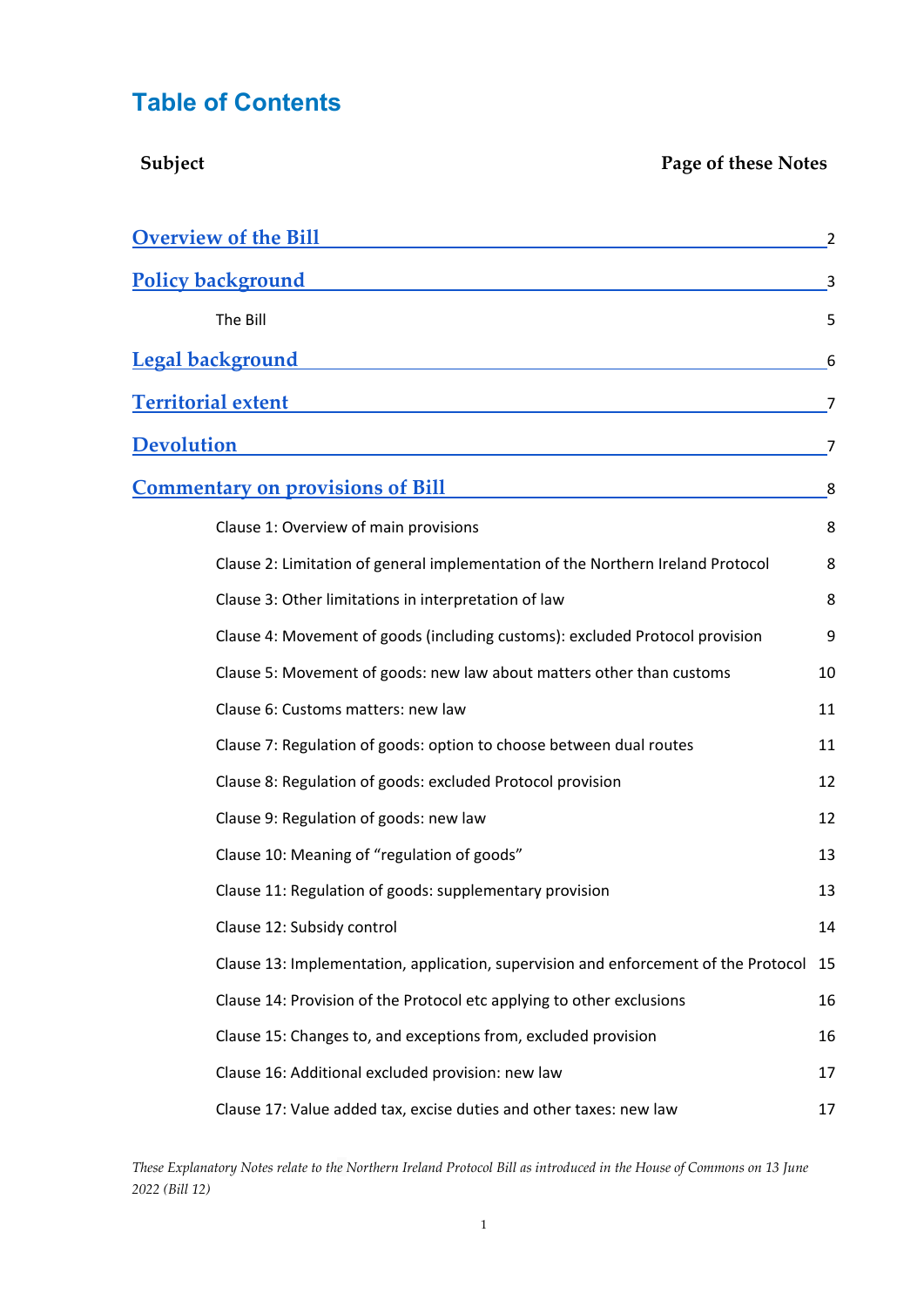<span id="page-2-0"></span>

| Clause 18: Other Ministerial powers                                           | 18 |
|-------------------------------------------------------------------------------|----|
| Clause 19: New agreements amending or replacing the Northern Ireland Protocol | 18 |
| Clause 20: Role of the European Court in court and tribunal proceedings       | 19 |
| Clause 21: Preparatory expenditure                                            | 19 |
| Clause 22: Regulations                                                        | 19 |
| Clause 23: Making regulations under this Act: general provisions              | 20 |
| Clause 24: Regulations relating to tax or customs matters                     | 21 |
| Clause 25: Interpretation                                                     | 23 |
| Clause 26: Extent, commencement and short title                               | 23 |
| <b>Commencement</b>                                                           | 23 |
| <b>Financial Matters</b>                                                      | 24 |
| <u><b>Compatibility with the European Convention on Human Rights</b></u>      | 24 |
| <b>Compatibility with the Environment Act 2021</b>                            | 24 |
| <b>Related documents</b>                                                      | 24 |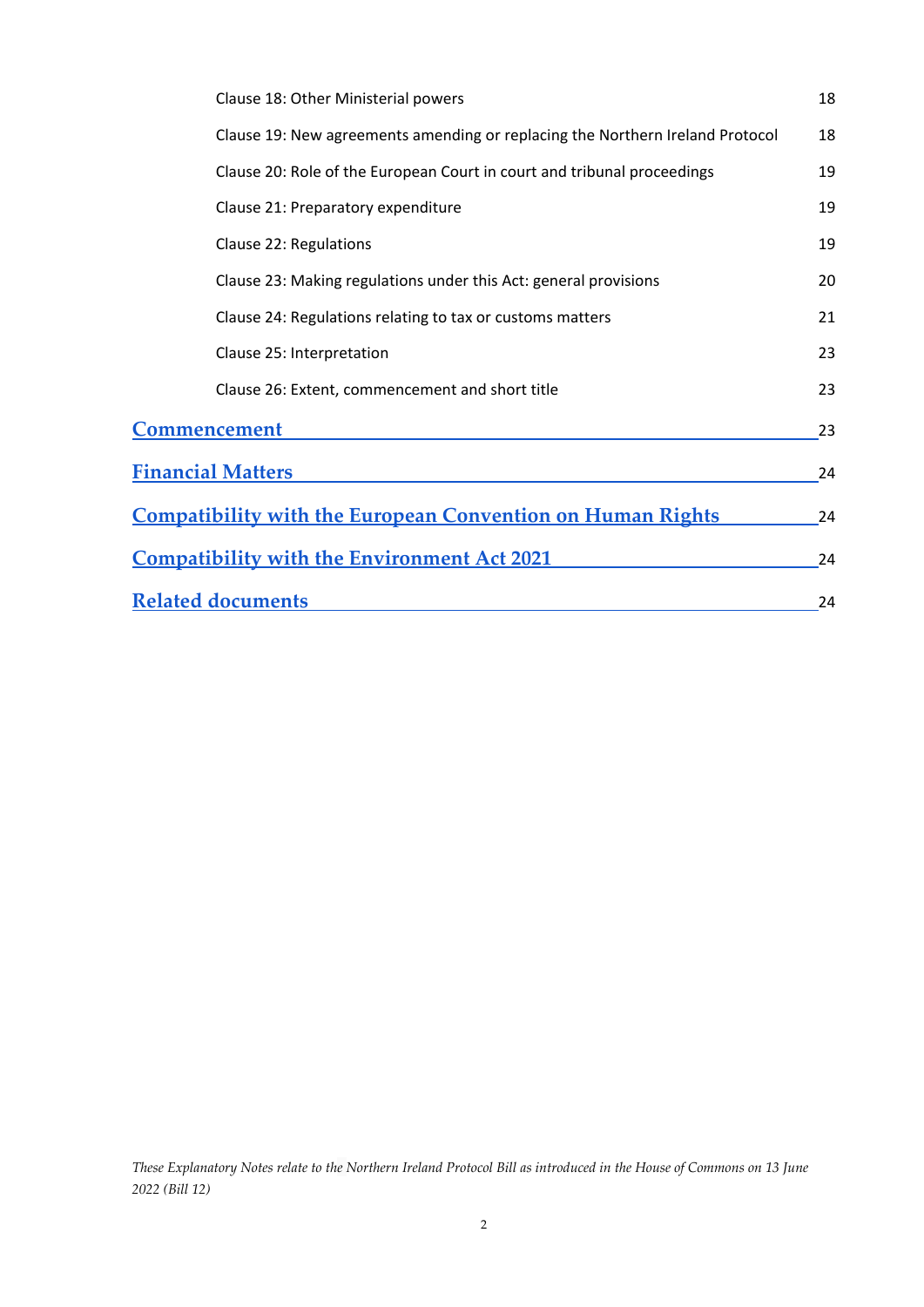### **Overview of the Bill**

- 1 The Northern Ireland Protocol Bill ("the Bill") has 26 clauses. A summary of, and background to, the Bill is provided below.
- 2 The Bill will provide the basis to amend the operation of the Protocol on Ireland/Northern Ireland included in the Withdrawal Agreement ("the Northern Ireland Protocol") in the domestic law of the UK. It will disapply elements of the Northern Ireland Protocol, and provide delegated powers to Ministers to make new law in connection with the Northern Ireland Protocol (including where provision ceases to have effect in the UK). Additionally, the Bill will provide delegated powers for Ministers to provide that other provisions of the Northern Ireland Protocol should cease to have effect in the UK, as well as to implement any agreement with the European Union ("EU") regarding the Northern Ireland Protocol.

### <span id="page-3-0"></span>**Policy background**

- 3 The people of the United Kingdom and Gibraltar decided by referendum on 23 June 2016 to leave the EU.
- 4 The terms of the UK's departure from the EU were agreed and set out in the UK-EU Withdrawal Agreement ("Withdrawal Agreement"). This included a Protocol on Ireland/Northern Ireland ("the Northern Ireland Protocol") setting out unique arrangements for Northern Ireland. On 19 October 2019, the Government laid the Withdrawal Agreement and the Political Declaration before Parliament; and on 23 January 2020 the European Union (Withdrawal Agreement) Act 2020 received Royal Assent. This enabled the United Kingdom to leave the European Union at 11pm (UK time) on 31 January 2020.
- 5 The Withdrawal Agreement provided for a time-limited transition period which ended at 11pm (UK time) on 31 December 2020. During 2020 the United Kingdom engaged in discussions which culminated in the UK-EU Trade and Cooperation Agreement, establishing the terms of the UK's future relationship with the EU. Alongside the Withdrawal Agreement, several elements of the operation of the Northern Ireland Protocol were left to be discussed and agreed by the Withdrawal Agreement Joint Committee. An agreement regarding those issues was reached at the Joint Committee meeting on 17 December 2020. This included several grace periods and easements before the application of the full requirements of the Northern Ireland Protocol, to avoid disruption for businesses and citizens. In addition significant work was undertaken by the Government to deliver the underpinning arrangements for

*These Explanatory Notes relate to the Northern Ireland Protocol Bill as introduced in the House of Commons on 13 June 2022 (Bill 12)*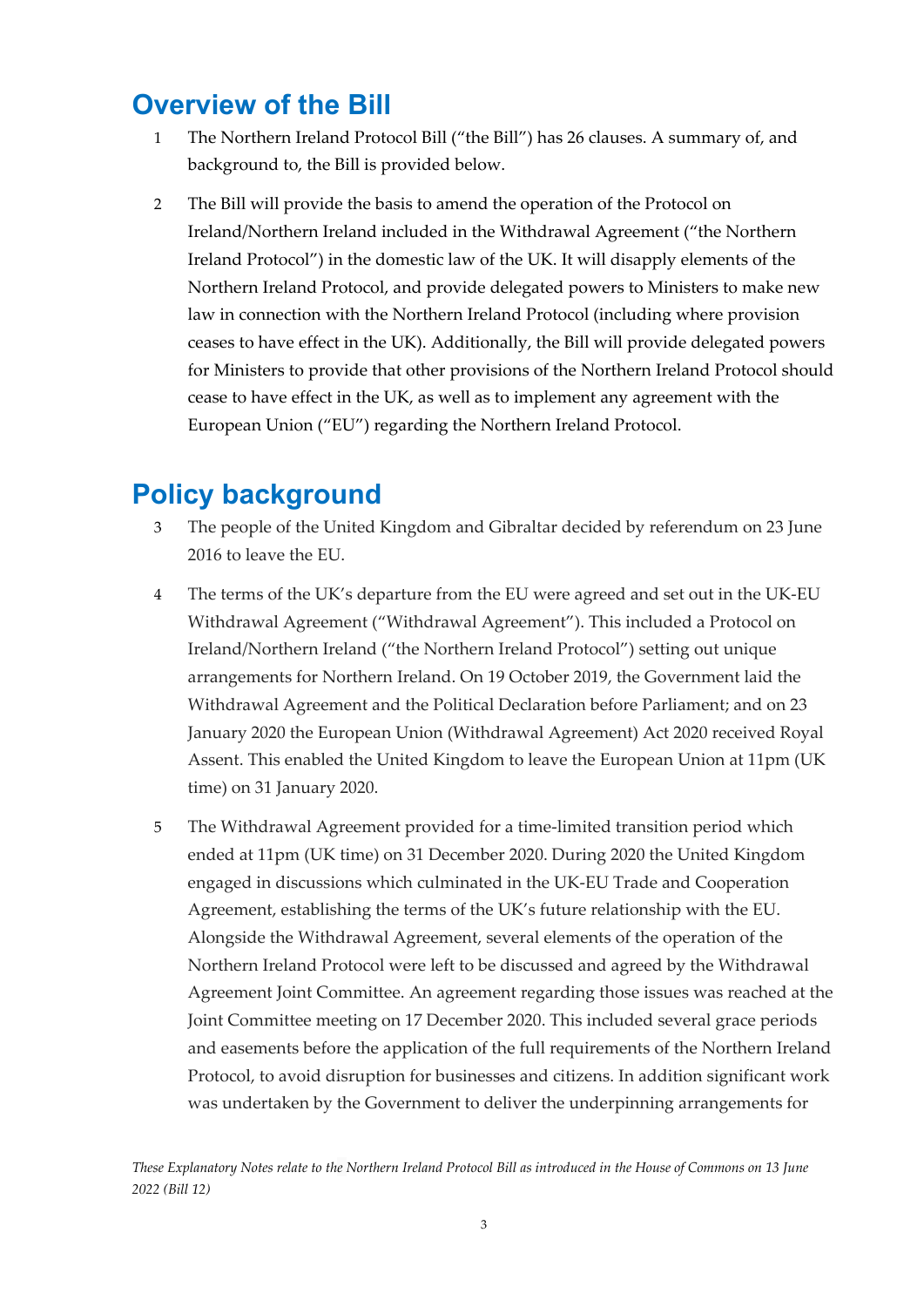the operation of the Northern Ireland Protocol, including IT systems and a new Trader Support Service. Following those preparations, the Northern Ireland Protocol came into force at the end of the transition period.

- 6 The Northern Ireland Protocol was intended to meet several overall policy objectives: to safeguard the Belfast (Good Friday) Agreement in all dimensions; to avoid a hard border on the island of Ireland; protect Northern Ireland's place in the United Kingdom and its internal market; and to safeguard the EU's Single Market. Its operation has continued to support trade between Northern Ireland and Ireland as intended. However its requirements - for full EU customs, sanitary and phytosanitary and other controls, as well as for Northern Ireland to apply EU rules in a variety of areas concerning goods - have led to a significant degree of disruption and burdens in practice.
- 7 In recognition of these concerns, the Government has taken a series of steps to avoid further disruption. These include the extension of several easements in March 2021 and the application of "standstill" arrangements in September 2021, which have continued to operate the initial set of grace periods and easements in the period since. These have sought to maintain a stable basis for trade and movements between Great Britain and Northern Ireland in the light of the difficulties experienced by businesses and citizens.
- 8 The Government has also looked to work with the EU to find joint solutions to the underlying challenges posed by the Northern Ireland Protocol and propose ways forward to operate the Northern Ireland Protocol sustainably. These discussions have proceeded since January 2021. As part of those discussions, in July 2021 the Government set out a proposed approach in a Command Paper, '*Northern Ireland Protocol: the way forward'* (*CP 502*)*.* In turn the EU Commission set out proposals in October 2021 in four areas covered by the Northern Ireland Protocol. Though talks proceeded intensively, on 21 February 2022 the Co-Chairs of the Withdrawal Agreement Joint Committee took stock of the talks that had taken place, and noted that agreement had not been possible at that point.
- 9 In parallel there have been ongoing political developments in Northern Ireland linked to the Northern Ireland Protocol. On 8 February 2022, Paul Givan, at the time the First Minister of the Northern Ireland Executive, resigned, meaning the offices of First Minister and deputy First Minister were vacated. On 5 May 2022 elections were held for the Northern Ireland Assembly. Following those elections, there has been no agreement to nominate a Speaker to enable the Assembly to sit; nor have Ministers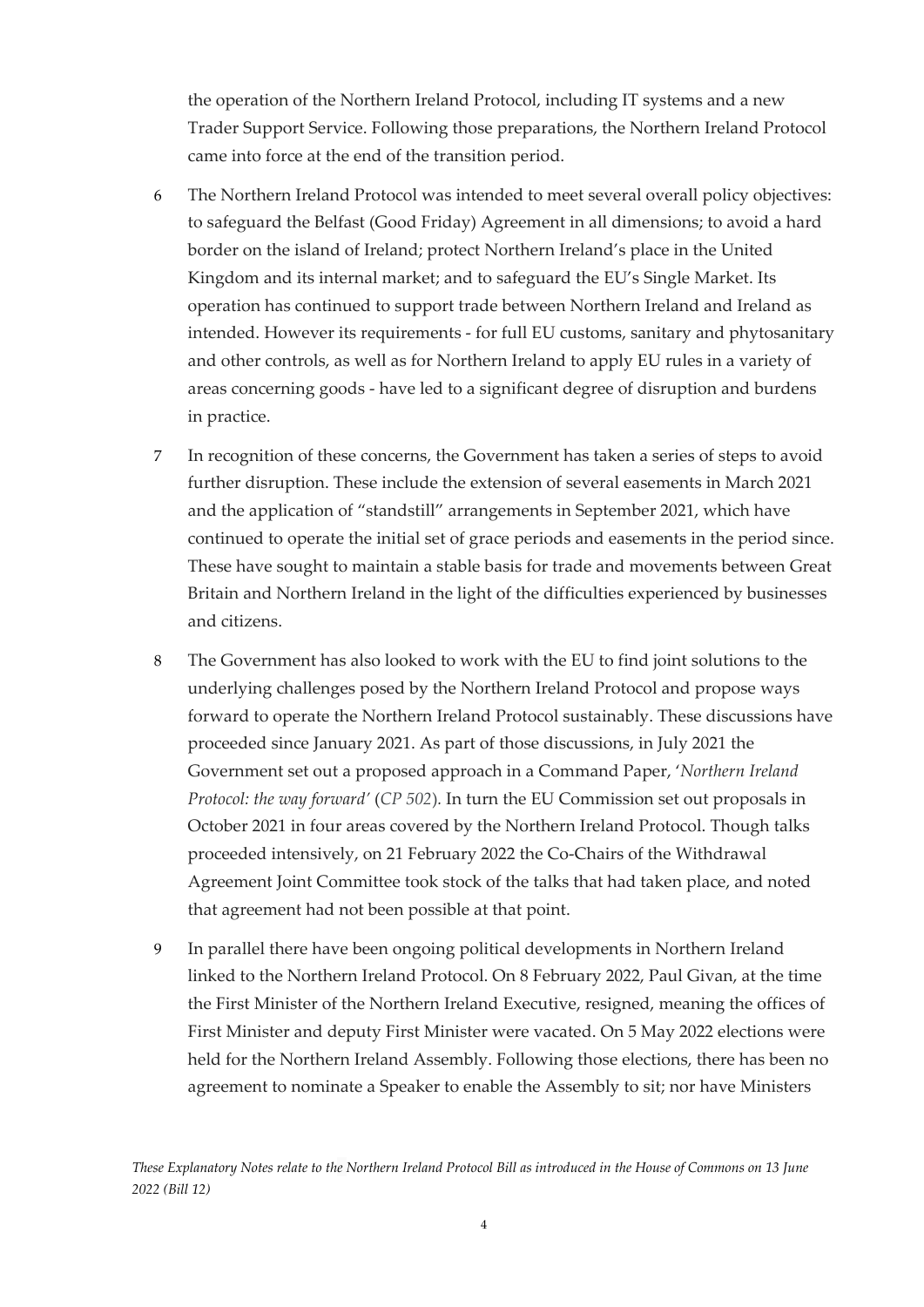been nominated to enable a new Northern Ireland Executive to form. Issues with the Northern Ireland Protocol have been cited as a barrier to progress in both regards.

10 Taken together, the Government's assessment is that the ongoing practical issues, as well as challenges to political stability in Northern Ireland, linked to the Northern Ireland Protocol, demonstrate that it is not meeting its original objectives. Without change, those issues pose significant challenges to the functioning of the Belfast (Good Friday) Agreement and the institutions it establishes, as well as to broader social and economic conditions in Northern Ireland. The Government's assessment is that, while the preference is to find joint solutions, action is necessary to respond to the urgent and serious context in Northern Ireland and cannot await such an agreement. As a result, the Foreign Secretary set out to the House on 17 May 2022 that primary legislation would be brought forward to address the operation of the Northern Ireland Protocol and revise its arrangements in order to fulfil its objectives.

#### <span id="page-5-0"></span>The Bill

- 11 The purpose of the Bill is to provide Ministers with the power to make changes to the operation of the Northern Ireland Protocol in domestic law which protect the Belfast (Good Friday) Agreement and to safeguard peace and stability in Northern Ireland.
- 12 The Bill makes certain provisions of the Northern Ireland Protocol "excluded provision". Where provision is excluded, clause 2 provides that section 7A(2) of the European Union (Withdrawal) Act 2018 no longer applies to it, and the provision will not be applicable in domestic law. Clause 3 provides that section 7C of the European Union (Withdrawal) Act 2018 does not apply so far as it would produce an effect which is incompatible with any provision made by or under the Bill.
- 13 The Bill specifies which elements of the Northern Ireland Protocol are "excluded provision", particularly in relation to the movement of goods; the regulation of goods in Northern Ireland so far as necessary to allow goods in Northern Ireland to meet either UK or EU rules based on the choice of producers; subsidy control; and the governance arrangements under the Northern Ireland Protocol. Where provisions of the Bill create "excluded provision" they are accompanied by a delegated power to make appropriate new provision in domestic law. Powers are also provided in relation to VAT and excise.
- 14 The Bill also provides powers to reflect in domestic law the disapplication of additional elements of the Northern Ireland Protocol and to make new law as appropriate in connection with this. Finally the Bill provides a power to implement a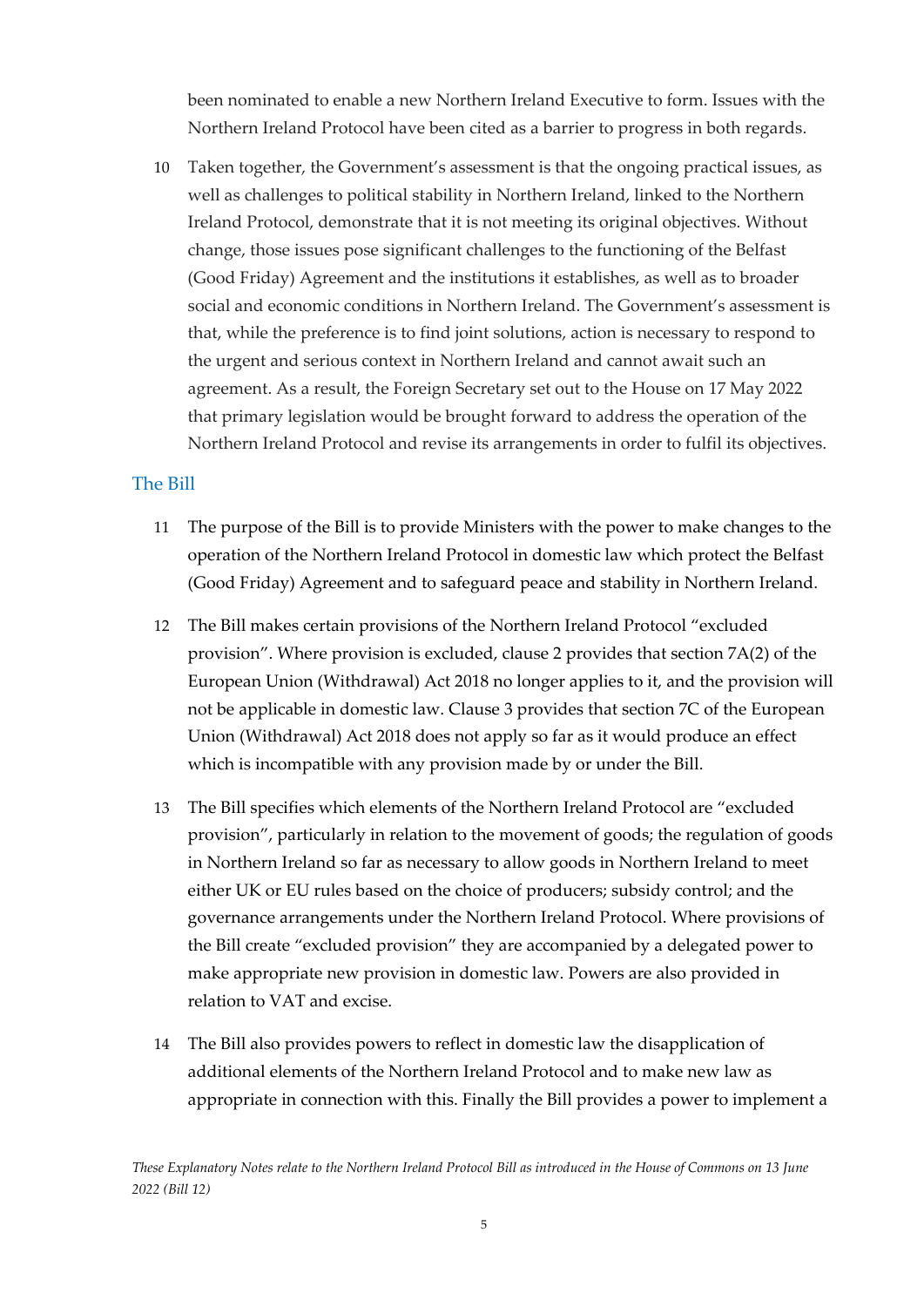new agreement with the EU concerning the Northern Ireland Protocol, if one is reached.

### <span id="page-6-0"></span>**Legal background**

- 15 The Northern Ireland Protocol is an integral part of the Withdrawal Agreement between the UK and EU.
- 16 Section 7A of the European Union (Withdrawal) Act 2018 ("EUWA") gives effect to Article 4 of the Withdrawal Agreement. Article 4 provides that the Withdrawal Agreement and the provisions of EU law which it makes applicable are to have "the same legal effects" in the UK as those which they produce within the EU and its Member States. The effect of this is that the EU law applied under the Northern Ireland Protocol has supremacy in the UK's legal order (meaning incompatible domestic legislation would be disapplied); EU law applied under the Northern Ireland Protocol will have direct effect in the UK (provided that the EU law conditions for direct effect are satisfied); and EU law remedies will be available (including the availability of Francovich damages).
- 17 Section 7C supplements section 7A in ensuring the "same legal effect" of EU law in the UK that it produces in the EU by directing courts to interpret relevant separation agreement law in accordance with the Withdrawal Agreement. "Relevant separation agreement law" is defined in section 7C(3) and, amongst other things, includes anything which is domestic law by virtue of section 7A and the power to implement the Northern Ireland Protocol in section 8C, as well as anything else so far as it is domestic law for the purpose of, or otherwise in scope of, the Withdrawal Agreement.
- 18 Section 7A(2) works as a "conduit pipe" through which directly effective provisions of the Withdrawal Agreement (including the Northern Ireland Protocol) and EU law made applicable by it (e.g. regulations, decisions) flow into domestic law without the need for any further implementing legislation.
- 19 Although directives are not generally capable of direct application, to the extent they contain directly effective rights, those provisions are also capable of flowing through into domestic law. For provisions of directives and other EU law made applicable by the Withdrawal Agreement that are not directly applicable, EUWA provides powers to implement them. Section 8C EUWA provides powers to implement the Northern Ireland Protocol and to supplement the effect of section 7A in relation to the Northern Ireland Protocol.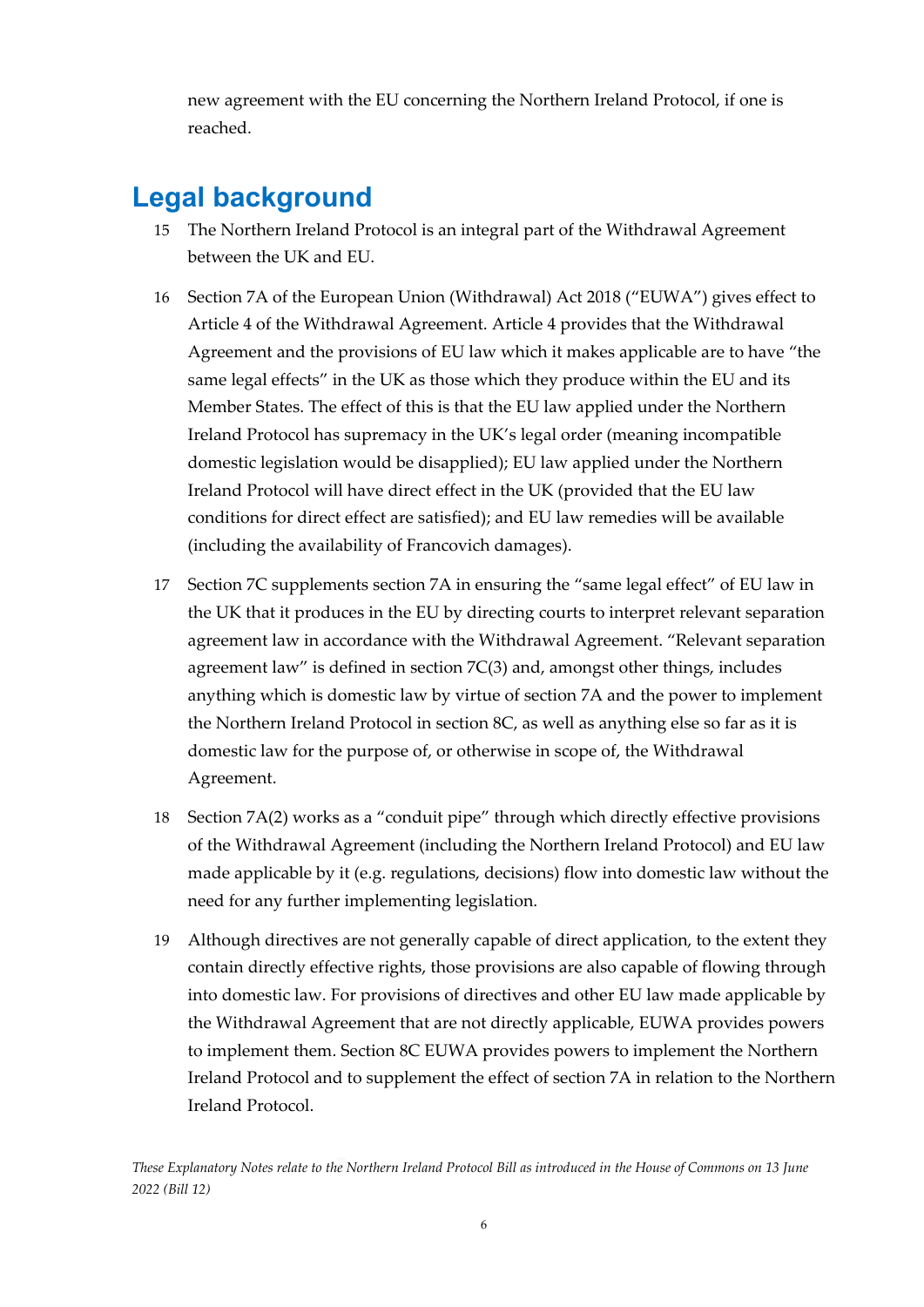- 20 The Withdrawal Agreement Joint Committee ("Joint Committee") is responsible for the implementation and application of the Withdrawal Agreement, including the Northern Ireland Protocol. The Joint Committee can take binding decisions in respect of all matters for which the Withdrawal Agreement so provides and Joint Committee decisions shall have the same legal effect as the Withdrawal Agreement pursuant to Article 166.2. Article 13.4 of the Northern Ireland Protocol gives the Joint Committee powers to take a decision to add a new EU act which is within the scope of the Northern Ireland Protocol to one of the Northern Ireland Protocol's Annexes, provided that the act neither amends nor replaces an EU act made applicable by the Northern Ireland Protocol, following a procedure set out in Article 13.4.
- 21 Article 6.3 of the Withdrawal Agreement provides that references to provisions of EU law made applicable by the Withdrawal Agreement include "relevant Union acts supplementing or implementing those provisions". This means that any implementing and delegated acts enacted under the EU acts included in the annexes to the Northern Ireland Protocol apply to the United Kingdom. By virtue of Article 13.3 of the Northern Ireland Protocol, EU law made applicable by the Northern Ireland Protocol is also to be read as including amendments to the EU acts and replacements of such EU acts. It is not specified further how "amendments and replacements" is to be understood. Where these new acts are directly applicable, they will also be given effect by section 7A which in accordance with section 7A(1) gives effect to all rights, obligations etc "from time to time created or arising by or under the Withdrawal Agreement".

### <span id="page-7-0"></span>**Territorial extent**

22 The territorial extent and application of the Bill is UK-wide. Clause 26 sets out the territorial extent of the Bill.

### <span id="page-7-1"></span>**Devolution**

- 23 There is a convention that Westminster will not normally legislate with regard to matters that are within the legislative competence of the Scottish Parliament, the Senedd or the Northern Ireland Assembly without the consent of the legislature concerned.
- 24 The Bill contains provisions which cover devolved or transferred matters. Where the Bill engages the Legislative Consent Motion process, the UK Government will write to the devolved administrations to seek consent to legislate in the normal manner.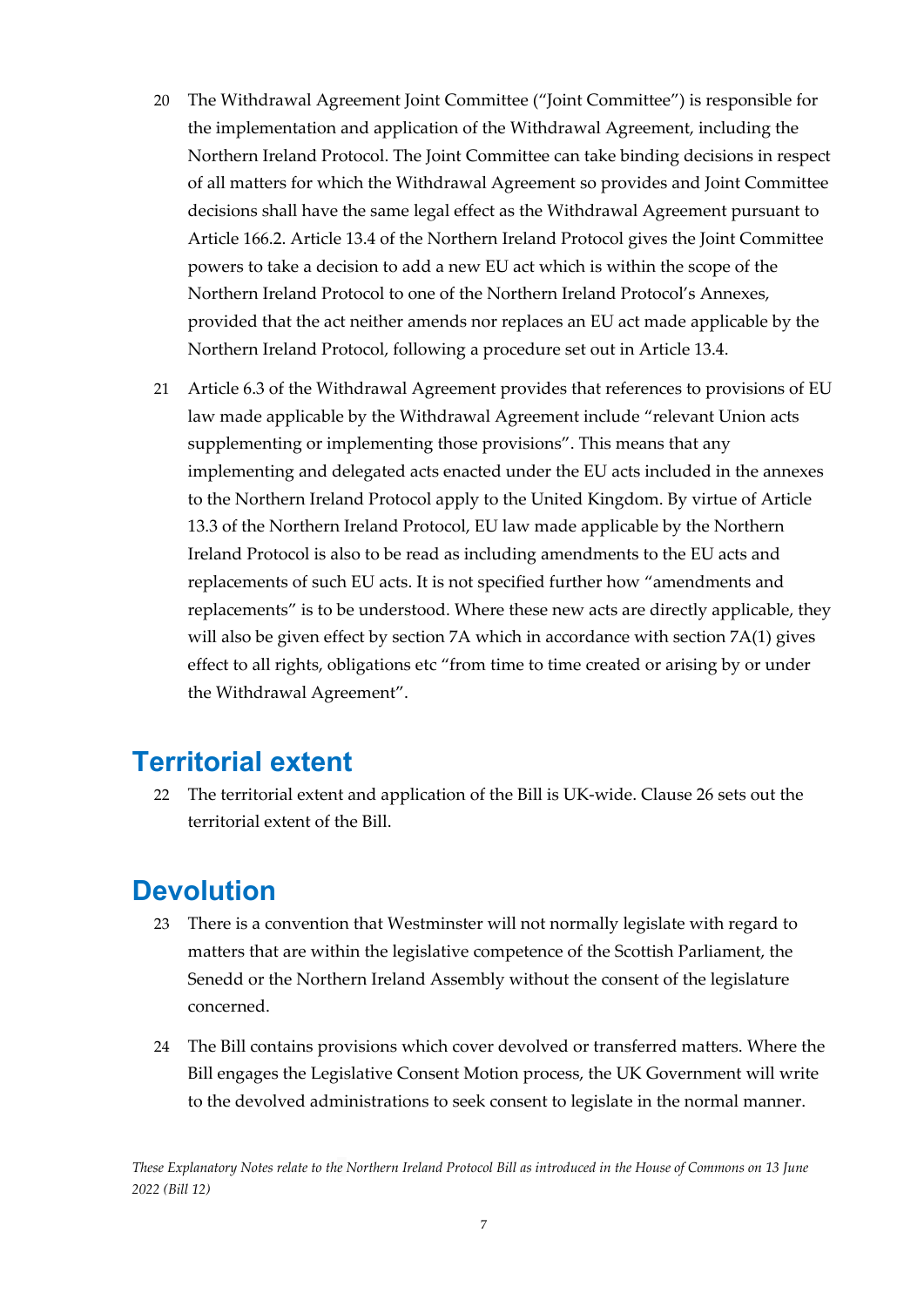### <span id="page-8-0"></span>**Commentary on provisions of Bill**

#### <span id="page-8-1"></span>Clause 1: Overview of main provisions

- 25 Clause 1 summarises the effect of the Bill. It sets out that the Bill ends the effect of i.e. disapplies - specific areas of the Northern Ireland Protocol in domestic law; provides Ministers with powers to disapply further areas of the Northern Ireland Protocol according to specific purposes; and provides Ministers with powers to make new law related to the Northern Ireland Protocol, putting in place suitable domestic arrangements where needed.
- 26 Subsection (1)(c) makes clear that where other enactments are subject to the Northern Ireland Protocol in domestic law, this ceases where the Northern Ireland Protocol is excluded under the Bill - as for example with respect to Article VI of the Act of Union (Ireland) 1800 and Act of Union with Ireland 1800.

#### <span id="page-8-2"></span>Clause 2: Limitation of general implementation of the Northern Ireland Protocol

- 27 Clause 2 allows the rest of the Bill to take effect. It removes the effect (in domestic law) of "excluded" provisions of the Northern Ireland Protocol and of the Withdrawal Agreement, which are currently given effect by section 7A of the EUWA.
- 28 Many of these provisions are EU law provisions that currently apply automatically in domestic law, without any further enactment. This is because section 7A of the EUWA allows them to retain their EU law characteristics of direct application, direct effect and supremacy.
- 29 Subsections (1) and (2) address section 7A of the EUWA to provide clarity in domestic law on the disapplication of the "excluded" provision of the Northern Ireland Protocol and Withdrawal Agreement, allowing new domestic law to operate clearly.
- 30 Subsection (3) amends section 7A of the EUWA to reflect this.

#### <span id="page-8-3"></span>Clause 3: Other limitations in interpretation of law

31 Clause 3 has ancillary function to clause 2, limiting the relevant part of the EUWA that would otherwise require domestic courts to interpret domestic law in light of relevant separation agreement law (i.e. the Withdrawal Agreement, EEA-EFTA Separation Agreement and Swiss Citizens' Rights Agreement). Without this clause, courts could be placed in a contradictory position whereby they would be required to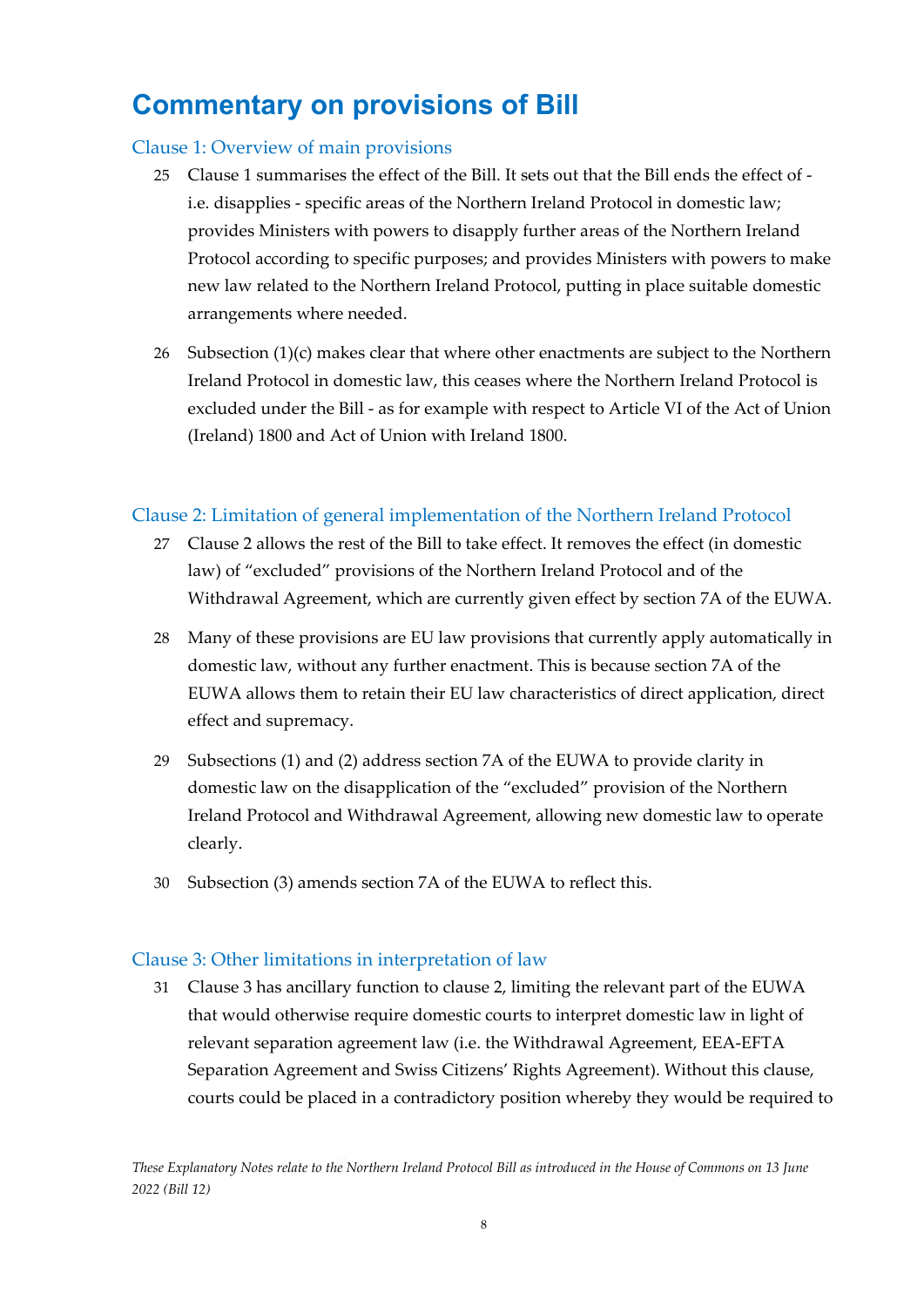interpret domestic law in light of EU law that no longer applies in the UK.

32 Subsection (1) provides for the necessary change to section 7C of the EUWA, and subsection (2) amends the EUWA to reflect this.

#### <span id="page-9-0"></span>Clause 4: Movement of goods (including customs): excluded Protocol provision

- 33 Clause 4 provides for a default exclusion for both UK and non-EU destined goods moving between Great Britain and Northern Ireland. The result is that these goods (including animals) do not face the requirements placed on them under the Northern Ireland Protocol. This clause, along with clauses 5 and 6, provides the basis for the Government to administer a regime which provides different channels and requirements for goods depending on their destination. This will allow for significantly revised arrangements for goods moving and remaining within the United Kingdom. For example, UK-destined goods could be moved as part of a new 'green channel' arrangement; while goods destined for the EU could enter a 'red channel' and be required to meet full EU requirements, including customs requirements and the payment of duty, where applicable.
- 34 Subsection (1) disapplies parts of Article 5.1 and Article 5.2 of the Northern Ireland Protocol. These provisions set out that customs duty would only be due on goods entering Northern Ireland that were "at risk" of entering the EU. Subsection (1) removes the effect of these in domestic law as this "at risk" test will be replaced by an alternative model, where, for example, whether a good enters the 'red' or 'green channel' will determine its customs and tariff treatment.
- 35 Subsection (2) sets out the customs requirements within this model which apply to goods moving between Great Britain and Northern Ireland, or entering Northern Ireland from non-EU countries. Subsection (2)(a) sets out that Article 5.3 of the Northern Ireland Protocol does not apply for "qualifying movements" of goods from Great Britain that are UK destined (or otherwise not destined for the EU). Subsection (2)(b) also sets out that Article 5.4 and Annex 2 of the Northern Ireland Protocol (which applies various EU legislation including Sanitary and Phytosanitary ("SPS") controls to Northern Ireland, and thereby on entry to Northern Ireland of goods moved from Great Britain to Northern Ireland), and Article 5.4 which applies it in Northern Ireland, is disapplied in domestic law in relation to "qualifying movements". Subsection (2) as a whole therefore removes customs requirements, tariffs, and certain regulatory requirements such as SPS controls on "qualifying movements" including those from Great Britain into Northern Ireland.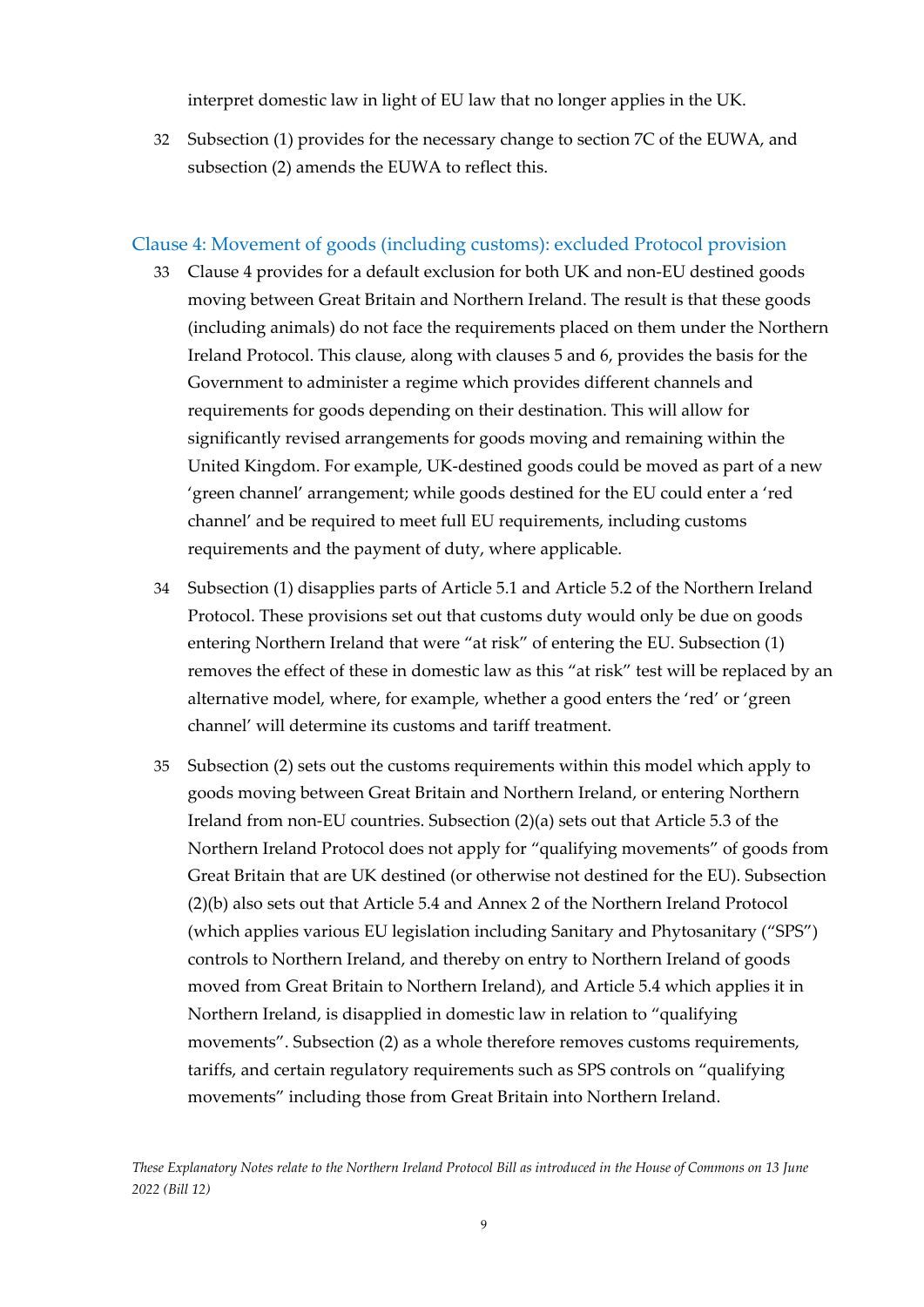- 36 Subsection (3) provides that a Minister of the Crown may, by regulations, provide prescribed descriptions of those "qualifying movements" that could benefit from any arrangements (such as a 'green channel') by being UK or non-EU destined. Without further definition, qualifying movements are as set out in subsection (6).
- 37 Subsection (4) sets out what prescribed descriptions of "qualifying movements" could relate to in future regulations. For example, if they are commercial or noncommercial movements, or whether they are moved into Northern Ireland directly. This would allow a Minister to provide that non-commercial goods (such as those moved by a passenger in their baggage or non-commercial pets) would always be "qualifying movements". This provides the basis for the operation of a regime which could distinguish between UK destined and EU destined goods.
- 38 Subsection (5) provides that a Minister of the Crown may, by regulations, make provision about the meaning of "UK or non-EU destined". This would enable a more refined definition such that it encompasses certain goods (such as those that would be eligible for the 'green channel') only if they meet certain conditions. For example, that they are declared so in accordance with a prescribed scheme, such as a 'trusted trader' scheme. In absence of any such regulations, the term "UK or non-EU destined" would take its natural meaning.
- 39 Subsection (6) defines the term "qualifying movement" within this clause.

#### <span id="page-10-0"></span>Clause 5: Movement of goods: new law about matters other than customs

- 40 Clause 5 allows a Minister of the Crown to make regulations in relation to clause 4. This clause enables a Minister to make provision for UK and EU destined goods to be distinguished, for example by providing for different requirements as to the checks and controls that will apply in respective cases.
- 41 Subsection (1) provides that a Minister of the Crown may, by regulations, make appropriate provision in connection with any provision of the Northern Ireland Protocol to which clause 4 relates.
- 42 Subsection (2) clarifies that subsection (1) cannot be used to make provision about customs matters, which are instead covered by clause 6.
- 43 Subsection (3) provides clarity that regulations made under subsection (1) may include provision for appropriate arrangements to apply to goods, regardless of destination. For example, this would enable the continued application of pre-EU Exit controls on the movement of live animals. It would also ensure that a 'trusted trader'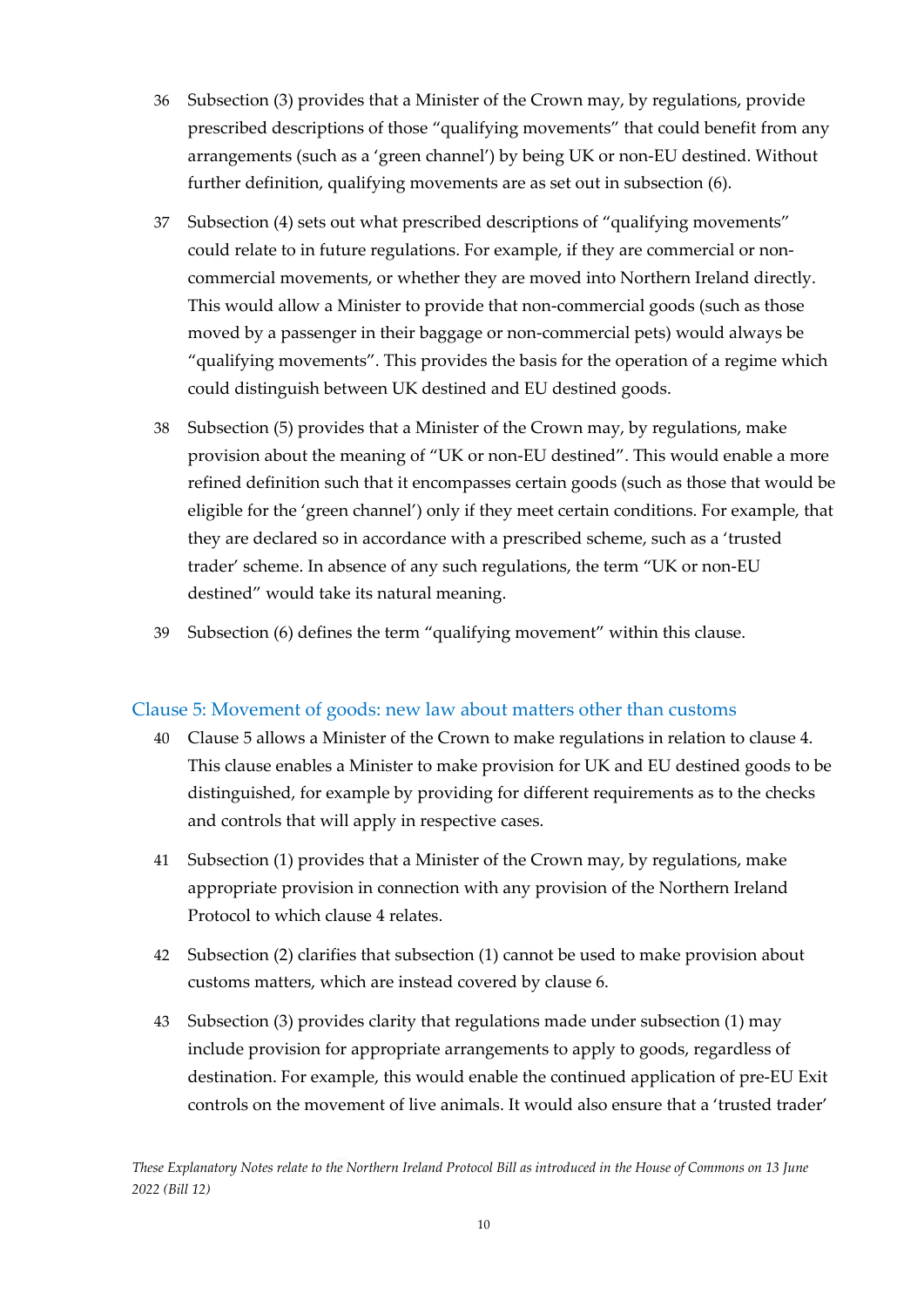regime could be accompanied by appropriate underpinnings and restrictions to allow it to function effectively and avoid abuse of the scheme.

#### <span id="page-11-0"></span>Clause 6: Customs matters: new law

- 44 Clause 6 allows the Treasury and HMRC to bring forward legislation in relation to customs matters including duties and the administration and enforcement of customs. This is in line with standard legislative procedure in relation to legislating for the collection and administration of duties.
- 45 Subsection (2) provides clarity regarding elements that such regulations could include. As with clause 5, this provides the means to establish the underpinnings of any future 'green' and 'red channel' regime, and accompanying 'trusted trader' scheme, and enable it to function effectively.

#### <span id="page-11-1"></span>Clause 7: Regulation of goods: option to choose between dual routes

- 46 Clause 7 introduces a dual regulatory regime in Northern Ireland for regulated classes of goods to which any provision of Annex 2 of the Northern Ireland Protocol applies. This includes manufactured goods, medicines and agri-food goods. This will mean that businesses will have a choice as to which regulatory route to follow whether following UK requirements or EU law requirements - when supplying these goods in or to Northern Ireland. For the avoidance of doubt, where the relevant requirements allow, it will also be possible for the same product to simultaneously comply with both sets of requirements. This may be the case where, for example, EU and UK requirements are substantially the same for a type of goods. Goods that can lawfully be placed on the market in the rest of the UK will need to continue to meet requirements in the relevant legislation, when placed on the market in Northern Ireland, and demonstrate their conformity where required.
- 47 This will create new options compared to the existing arrangements, whereby goods are required to comply with the relevant EU requirements that are listed in Annex 2 of the Northern Ireland Protocol - meaning that goods that only meet UK requirements and not the applicable EU requirements cannot currently be placed on the market in Northern Ireland.
- 48 Importers, manufacturers and producers will remain liable for placing goods on the market in accordance with the correct rules; goods being placed on the market in the EU would need to meet EU rules, just as they do now. The powers in the Bill would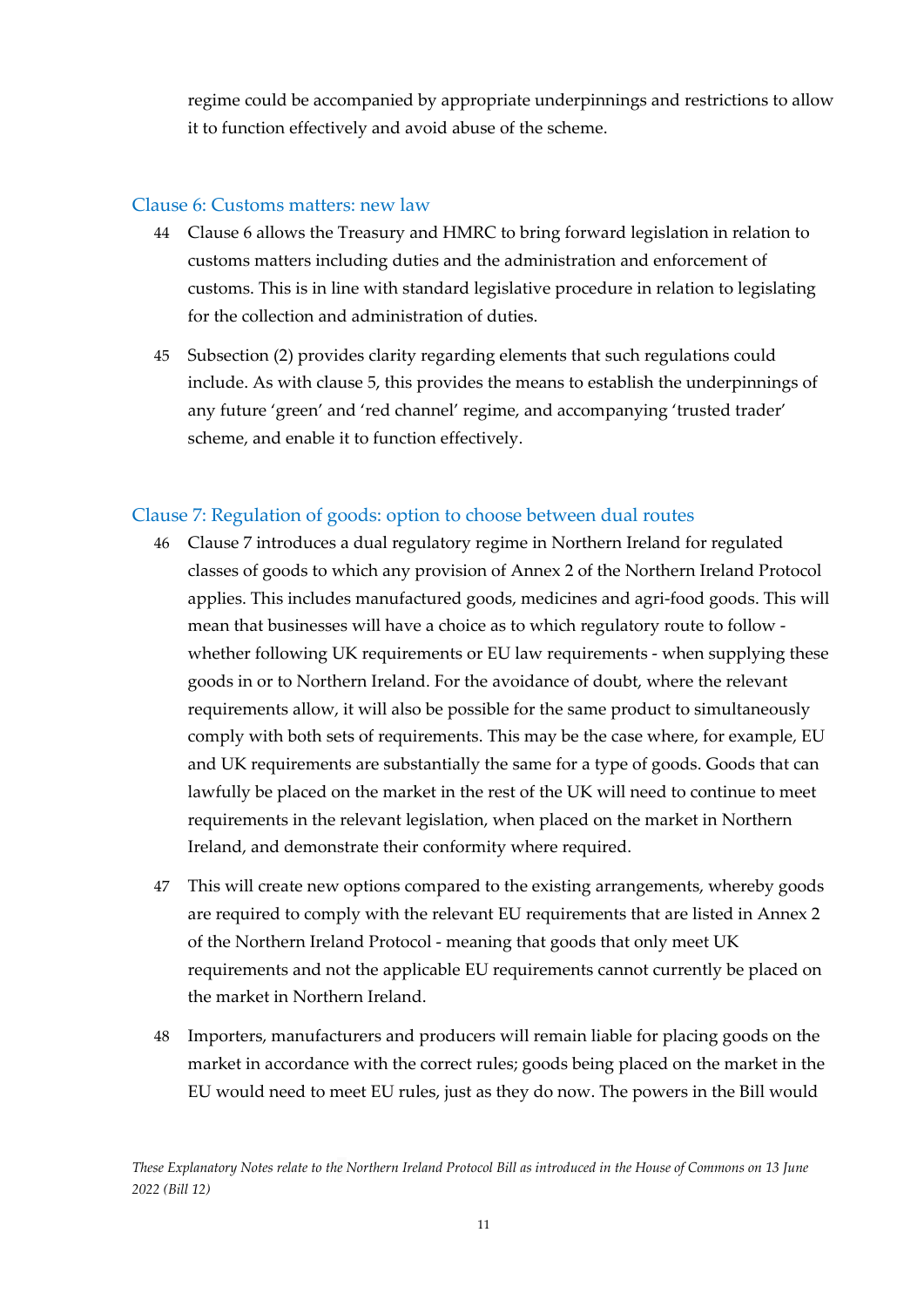provide the ability to introduce stringent penalties for traders found to have broken these rules.

- 49 Subsection (1) clarifies that this section of the Bill allows for the option to supply goods in Northern Ireland via a UK regulatory route, or an EU regulatory route, or both where this is technically possible. It also clarifies that the regulated class of goods - to which this section applies - includes manufactured goods, medicines and agri-food, as well as the further regulatory matters provided in clause 10.
- 50 Subsection (2) sets out that either a UK route, an EU route or both routes must be complied with (with the choice of route or routes being a matter for the relevant person).
- 51 Subsection (3) defines a regulated good as those goods regulated under the relevant provisions of EU law listed in Annex 2 to the Northern Ireland Protocol.
- 52 Subsection (4) defines the UK regulatory route as the law of the UK, that applies to that class of goods. It defines an EU regulatory route as being the relevant separation agreement law that applies to that class of goods, which includes any domestic law giving effect to the relevant EU law listed in Annex 2 of the Northern Ireland Protocol. This includes those that apply directly, as well as relevant domestic law further implementing particular aspects of EU law.

#### <span id="page-12-0"></span>Clause 8: Regulation of goods: excluded Protocol provision

53 Clause 8 provides clarity in domestic law that the relevant provisions of Article 5.4 of, and Annex 2 to, the Northern Ireland Protocol are disapplied to the extent that they would prevent the choice of regulatory routes set out in clause 7 having effect in Northern Ireland. This ensures that the dual regime can function in practice.

#### <span id="page-12-1"></span>Clause 9: Regulation of goods: new law

- 54 Clause 9 provides powers to make provisions through secondary legislation to ensure the effective working of the dual regulatory routes in Northern Ireland. For example, certain goods regimes may need to be adjusted so that there is clarity for businesses on how the regulatory routes apply in practice. This is needed in order to safeguard the interests of consumer safety, biosecurity arrangements, and maintain appropriate public health standards.
- 55 Subsection (1) sets out the power available for a Minister of the Crown to make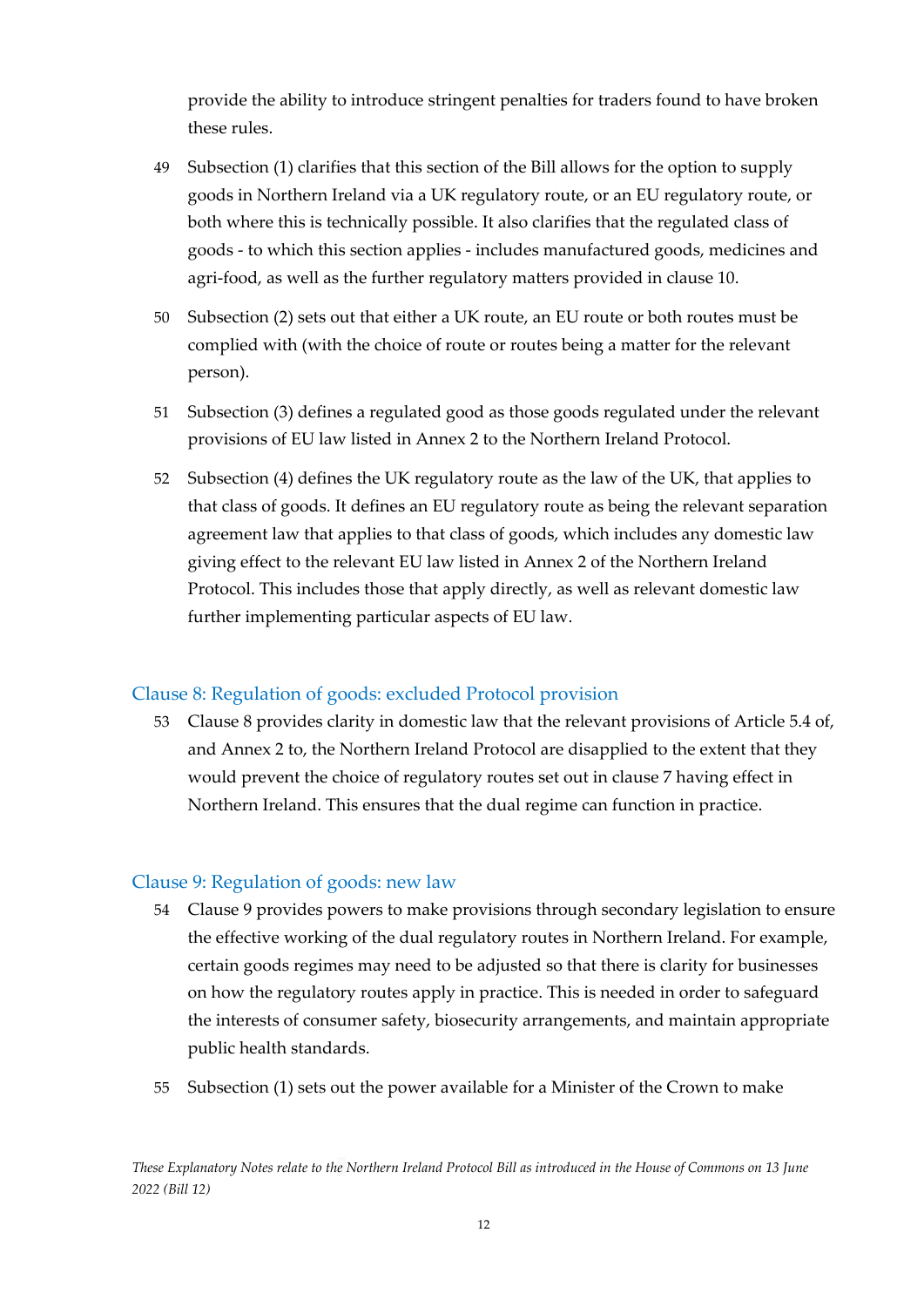appropriate provisions in connection with the regulation of goods in Northern Ireland.

56 Subsection (2) clarifies that these regulations can be used in connection with the operation of the UK or EU regulatory routes, and can also be used to amend clauses 7 and 8.

#### <span id="page-13-0"></span>Clause 10: Meaning of "regulation of goods"

- 57 Clause 10 provides definitions in relation to the dual regulatory regime established in this Bill.
- 58 Subsection (1) clarifies that "regulation of goods" in this Bill means regulation of making goods available on the market; putting goods into service; production of goods (whether by manufacture or any other process); and use and import of goods. This subsection also makes clear that regulation of goods includes any matter relevant to the regulation of goods including matters that occur before or after goods are made available on the market, put into service, or produced.
- 59 Subsection (2) sets out a further non-exhaustive list of what these regulatory matters may include.
- 60 Subsection (3) makes clear that in the case of placing goods on the market or putting goods into service, those matters may also include production of goods (whether by manufacture or any other process).
- 61 Subsection (4) provides that a Minister of the Crown may, by regulations, make provision about the meaning of regulation of goods in this Bill, including changing the effect of other provisions in this section.

#### <span id="page-13-1"></span>Clause 11: Regulation of goods: supplementary provision

- 62 Clause 11 has the practical effect of being able to turn the dual regime on or off for specific types of goods, as needed.
- 63 Subsection (1) provides a power for a Minister of the Crown to have clause 7 (the default assumption that all goods follow a dual regulatory route) apply only to prescribed classes of regulated goods, or prescribed regulatory routes. This subsection allows a Minister to prescribe whether the dual regime should no longer apply to a specific class of regulated goods. It also provides a power for a Minister of the Crown to modify the different regulatory routes available in Northern Ireland.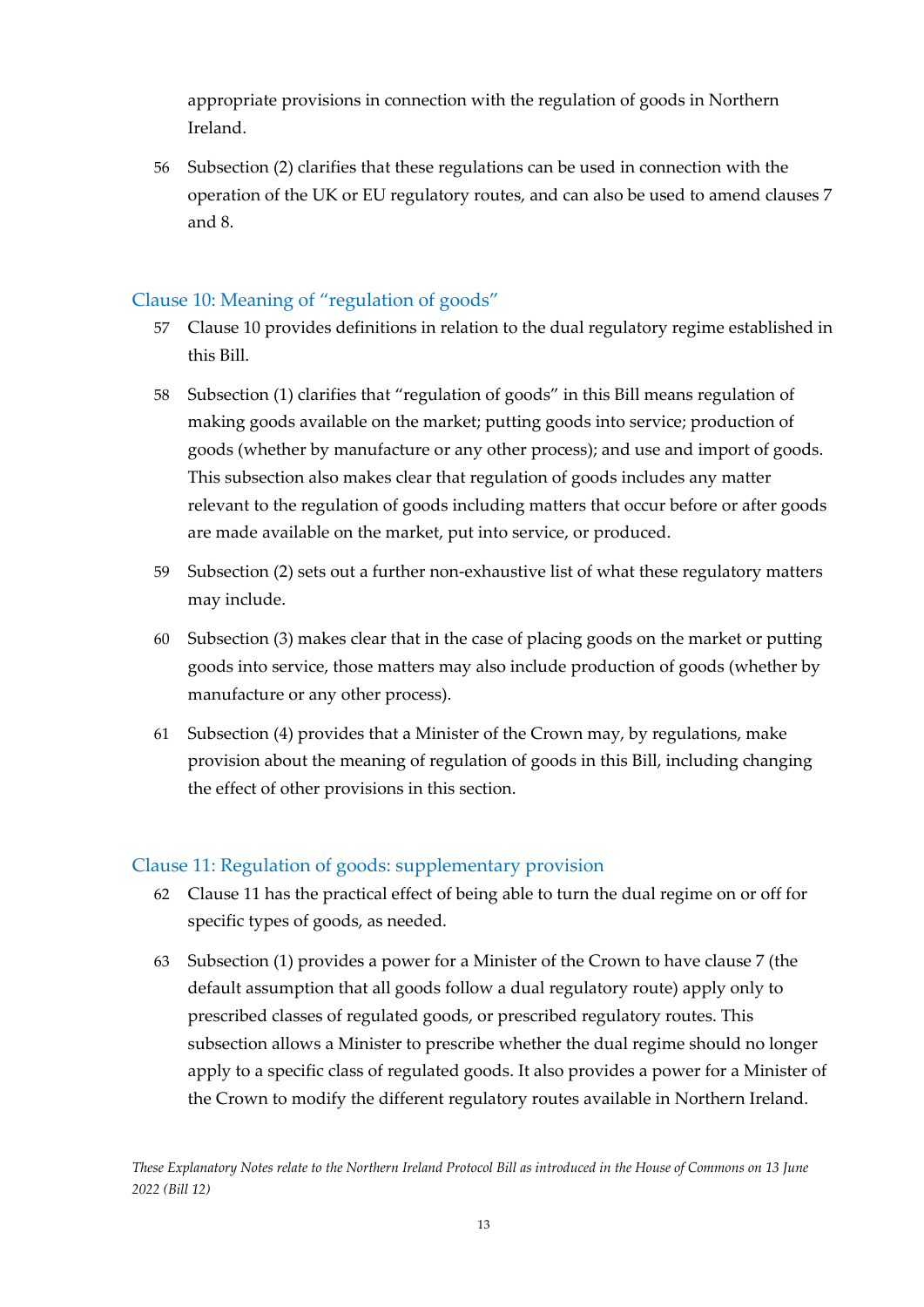- 64 Subsection (2) clarifies that the power can be applied to all or some of the specified regulatory route, or all or some of the regulated class of goods. This has the practical effect of allowing Ministers to create a UK-only regulatory route and furthermore to apply this approach to part or all of a category of goods or to some or all of the required regulatory route.
- 65 Subsection (3) clarifies that the "regulatory route" can refer either to a "UK regulatory route" or an "EU regulatory route", and that definitions of "UK regulatory route" and "EU regulatory route" are the same as in clause 7.

#### <span id="page-14-0"></span>Clause 12: Subsidy control

- 66 Clause 12 provides the basis for a single UK-wide subsidy control policy, rather than two separate regimes as currently provided for under the Northern Ireland Protocol. The clause provides clarity in domestic law on the disapplication of Article 10 (including the obligation to notify measures currently in scope of the Northern Ireland Protocol to the European Commission).
- 67 Subsection (1) excludes Article 10 and Annexes 5 and 6 of the Northern Ireland Protocol from the provisions given effect in domestic law under section 7A(2) of the EUWA.
- 68 Article 10 of the Northern Ireland Protocol applies EU State aid rules to the UK with regard to measures which affect trade in goods and wholesale electricity between Northern Ireland and the EU. Annex 5 of the Northern Ireland Protocol lists the substantive State aid rules which apply as part of the application of Article 10, and Annex 6 provides the procedures by which Article 10.2 is applied.
- 69 Subsection (2) of this clause makes consequential amendments to the Subsidy Control Act 2022. Section 42(8)(d) of the Subsidy Control Act ensures that the calculation of Minimal Financial Assistance ("MFA") and Services of Public Economic Interest ("SPEI") Assistance includes *De Minimis* aid given under Article 10 the Northern Ireland Protocol. The disapplication of Article 10 means that MFA and SPEI Assistance can exclude the calculation of *De Minimis* aid given under Article 10 of the Northern Ireland Protocol. Subsection (2) of this clause therefore amends Section 42(8)(d) of the Subsidy Control Act to confirm that this calculation is only necessary until Article 10 is disapplied and this Bill comes into force.
- 70 Subsection (2) of this clause also amends section 48(3) of the Subsidy Control Act so it ceases to disapply UK subsidy control rules where the State aid rules apply by virtue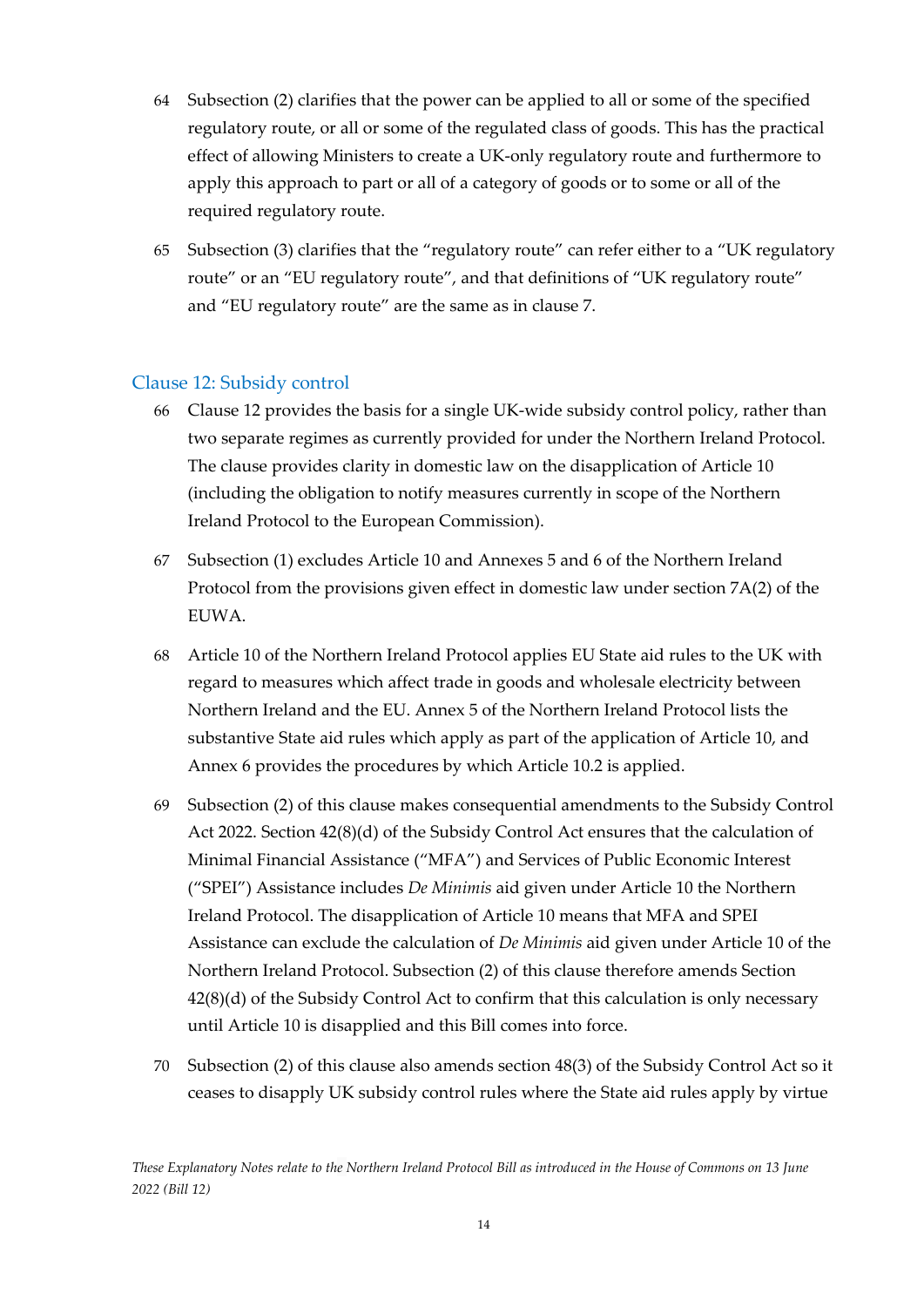of Article 10 of the Northern Ireland Protocol. This will extend UK subsidy control rules to Northern Ireland once Article 10 is disapplied and this Bill comes into force.

71 Subsection (3) of this clause provides that a Minister of the Crown may, by regulations, make appropriate provision in connection with any provision of the Northern Ireland Protocol to which this clause relates.

#### <span id="page-15-0"></span>Clause 13: Implementation, application, supervision and enforcement of the Protocol

- 72 Clause 13 disapplies the effect in domestic law of provisions relating to implementation and enforcement of the Northern Ireland Protocol.
- 73 Subsection (1) sets out that any provision of the Northern Ireland Protocol or Withdrawal Agreement is excluded so far as it confers jurisdiction of the Court of Justice of the European Union ("CJEU") in relation to the Northern Ireland Protocol or related provision of the Withdrawal Agreement. That is the case whether the CJEU jurisdiction relates to excluded provisions or any other matter.
- 74 Subsection (2) sets out that Article 12.2 and 12.3 of the Northern Ireland Protocol are "excluded provision".
- 75 Subsection (3) sets out that other provision relating to the implementation, application, supervision and enforcement of the Northern Ireland Protocol is excluded under clause 14.
- 76 Subsection (4) provides that a Minister of the Crown may, by regulations, make appropriate provision in connection with any provision of the Northern Ireland Protocol to which this clause relates.
- 77 Subsection (5) notes that, for example, this power could be used to make arrangements for sharing information with the EU relating to the operation of the Northern Ireland Protocol. This could be used, for example, in support of the Government's stated commitment to share data with the EU as a core part of the revised operation of the Northern Ireland Protocol. This could also allow for arrangements to be made regarding the representation of EU officials in Northern Ireland - though this would be a matter for determination by Ministers rather than a matter arising from obligations under the Northern Ireland Protocol.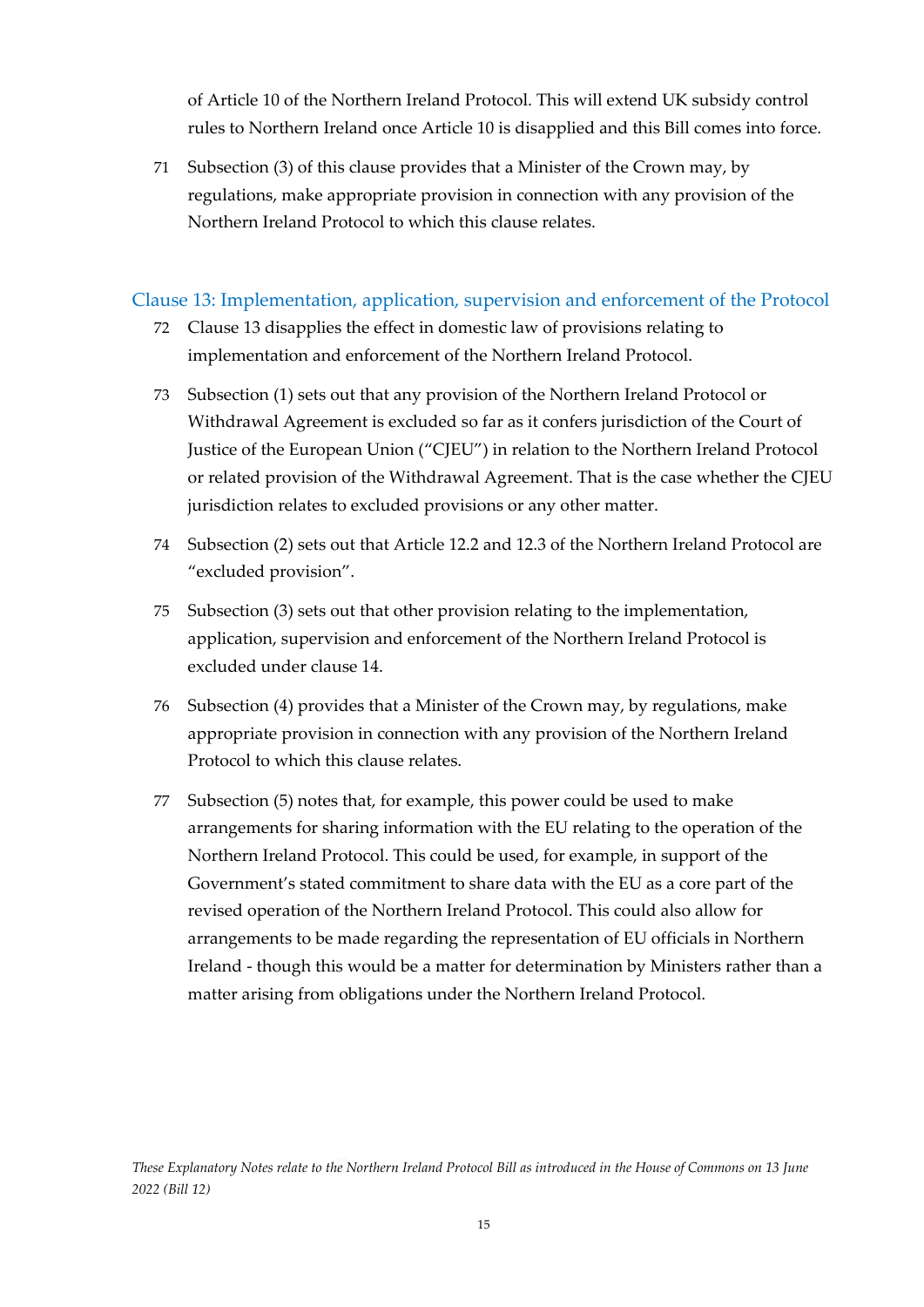#### Clause 14: Provision of the Protocol etc applying to other exclusions

- 78 Clause 14 disapplies other ancillary provisions in the Northern Ireland Protocol and Withdrawal Agreement, insofar as they might otherwise apply in relation to the provisions of the Northern Ireland Protocol and Withdrawal Agreement that are disapplied by this Bill.
- 79 Subsection (1) makes clear that, in domestic law, other provision of the Northern Ireland Protocol and Withdrawal Agreement does not apply, insofar as they otherwise would apply in relation to a provision that has been disapplied by this Bill.
- 80 Subsection (2) then provides examples of the ancillary provision that is covered by subsection (1). For example, this includes parts of the Withdrawal Agreement that govern how references to EU law in the Northern Ireland Protocol should be read.
- <span id="page-16-0"></span>81 Subsection (3) sets out that the matters which may be disapplied by this clause, so far as they apply in relation to other provision of the Protocol that has been disapplied, this includes the responsibility of the authorities of the UK to implement EU law and the requirement that such provision is to be interpreted in conformity with the methods and general principles of EU law and relevant EU case law..
- 82 Subsection (4) provides that a Minister of the Crown may, by regulations, make appropriate provision related to the aspects of the Northern Ireland Protocol and other parts of the Withdrawal Agreement that are disapplied by this clause.

#### <span id="page-16-1"></span>Clause 15: Changes to, and exceptions from, excluded provision

- 83 Clause 15 describes how Ministers may change which elements of the Northern Ireland Protocol or the Withdrawal Agreement are "excluded provision".
- 84 Subsection (1) defines the purposes for which Ministers may disapply further areas of the Northern Ireland Protocol. These purposes include ensuring the effective flow of trade between Northern Ireland and another part of the United Kingdom; safeguarding animal, plant or human welfare or health; and lessening, eliminating or avoiding difference between tax or customs duties in Northern Ireland and Great Britain (amongst other purposes). Safeguarding the integrity of the EU Single Market is also included as a purpose, in acknowledgement of the fact that, for example, EU requirements would be applied to 'red channel' goods moving onto the EU. Subsections  $(1)(i)(i)$  and  $(1)(i)(ii)$  make clear that the international obligations included in subsection (1)(i) do not include the Northern Ireland Protocol or the Withdrawal Agreement.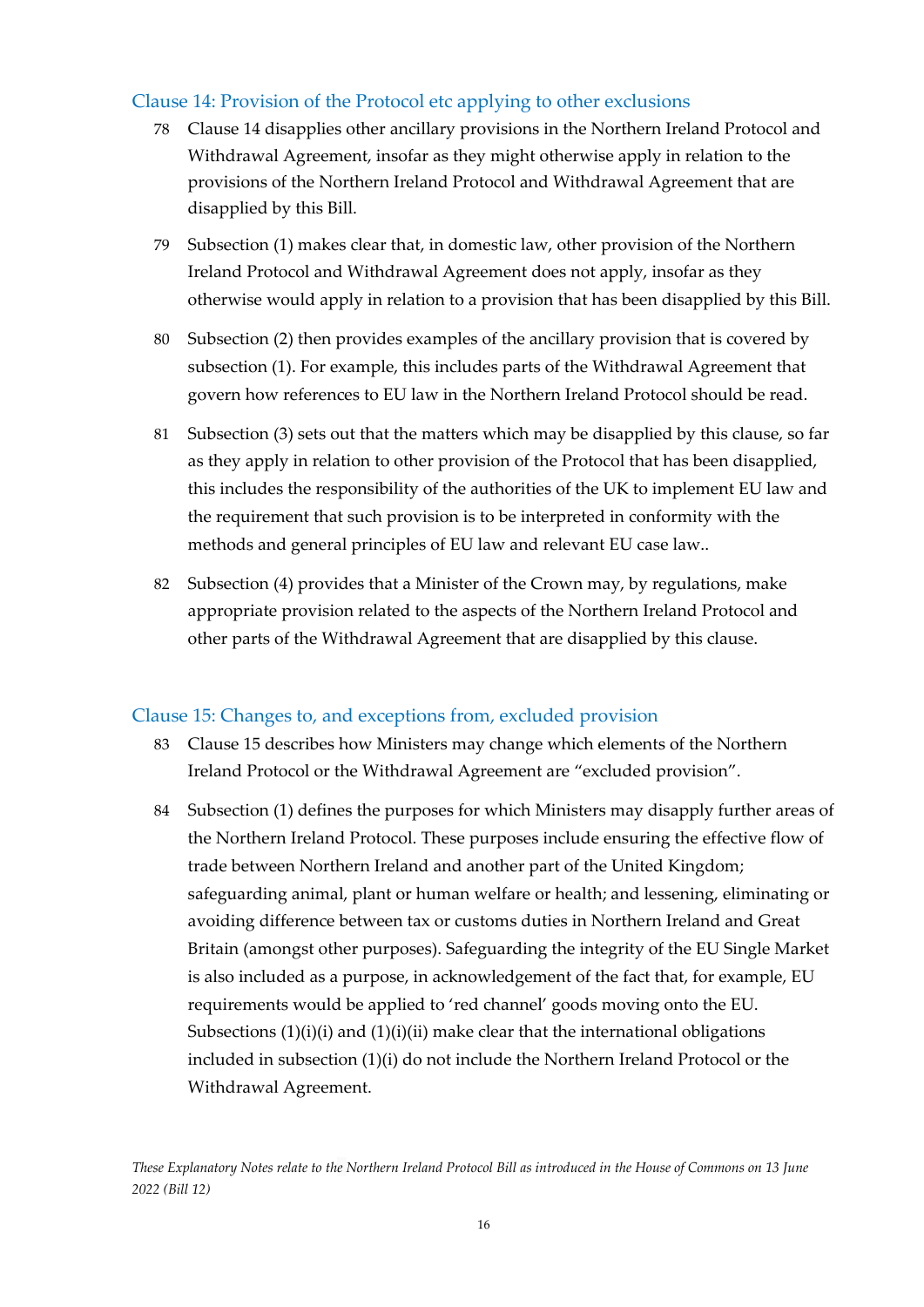- 85 Subsection (2) provides that a Minister of the Crown may, by regulations, make provision that amends the extent of "excluded provision". Subsections (2)(a) and (2)(b) make clear that this power can be used either to exclude additional provisions or to increase the extent to which an already-excluded provision is excluded, whilst subsections (2)(c) and (2)(d) make clear that this power can be used either to decrease the extent to which an already-excluded provision is excluded or to cease exclusion of a provision.
- 86 Subsection (3) provides a limit to the power in subsection (2). It states that the power may not be exercised to provide for Article 2, Article 3, or Article 11 of the Northern Ireland Protocol to become excluded provision to any extent.
- 87 Subsection (4) provides that a Minister of the Crown may, by regulations, make provision to create exceptions from "excluded provision".

#### <span id="page-17-0"></span>Clause 16: Additional excluded provision: new law

- 88 Clause 16 describes how Ministers may make new law in connection with provisions of the Northern Ireland Protocol or Withdrawal Agreement which are additional "excluded provision" by virtue of the powers in clause 15.
- 89 Subsection (1) provides that a Minister of the Crown may, by regulations, make appropriate provision in relation to parts of the Northern Ireland Protocol or Withdrawal Agreement that are made "excluded provision" using the powers in clause 15.
- 90 Subsection (2) clarifies that the power to make regulations contained in this clause is not limited in any way by the other powers in the Bill.
- 91 Subsection (3) defines "additional excluded provision" as provisions made excluded under the powers in clause  $15(2)(a)$  to  $15(2)(c)$ . This includes where that exclusion is subsequently precluded to a greater or lesser extent.

#### <span id="page-17-1"></span>Clause 17: Value added tax, excise duties and other taxes: new law

92 Clause 17 provides that the Treasury may make provision related to VAT and excise law, and any other taxes, which they consider appropriate in connection with the Northern Ireland Protocol. This includes, but is not limited to, implementing VAT and excise measures UK-wide that might otherwise not be permitted in Northern Ireland under the Northern Ireland Protocol. As such, it provides Ministers with the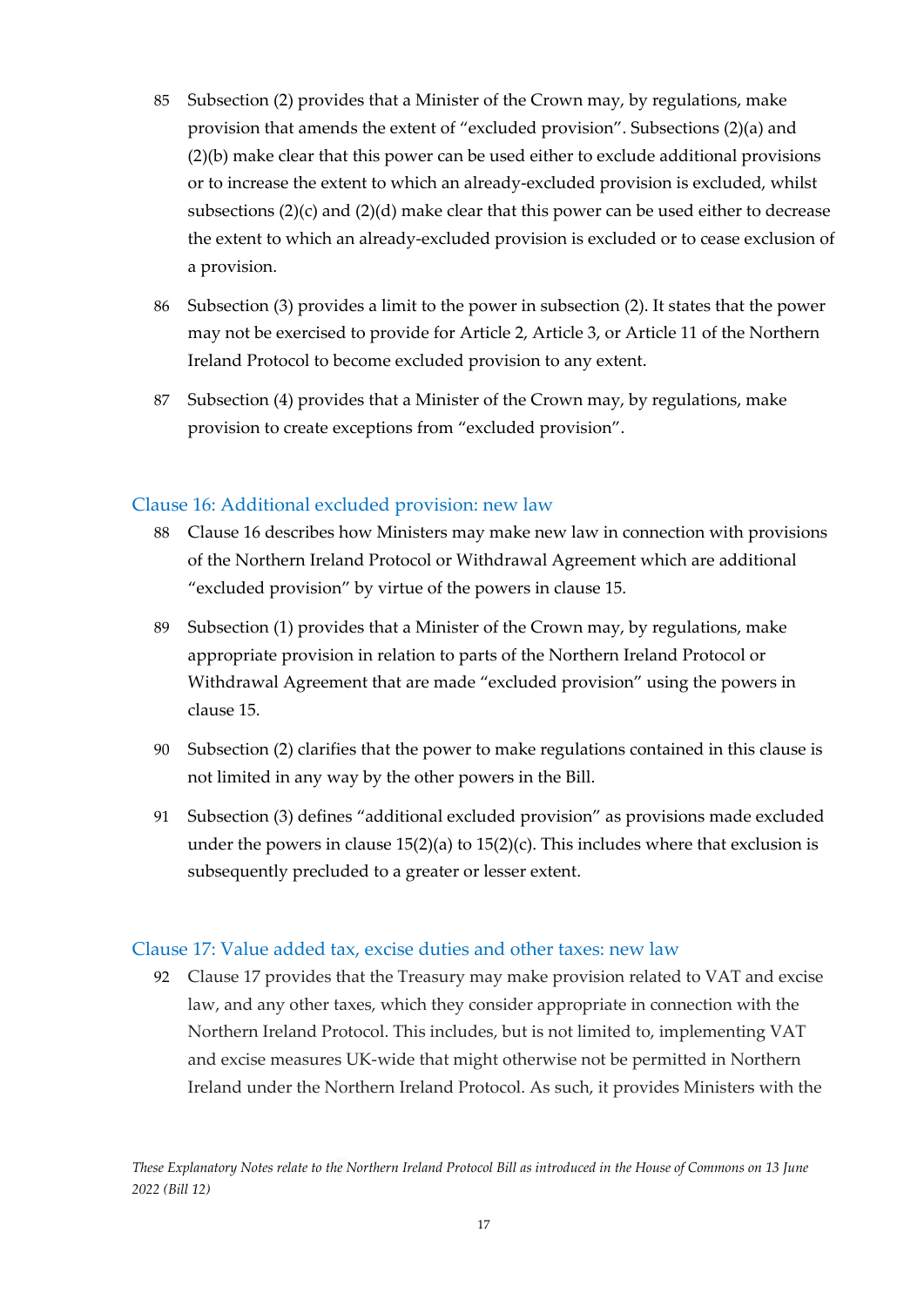ability to ensure that VAT, excise and other tax policy can be applied throughout the entirety of the UK where appropriate, including Northern Ireland.

- 93 Subsection (1) provides the Treasury with the power to make provision about VAT, excise duty and other taxes in relation to the Northern Ireland Protocol. It makes clear that this can include changes that would impose or vary the incidence of VAT, excise duty, and any other tax.
- 94 Subsection (2) clarifies that the Treasury may use this power in particular where doing so is necessary to lessen, eliminate, or avoid differences in VAT, excise duties or other taxes between Northern Ireland and Great Britain.

#### <span id="page-18-0"></span>Clause 18: Other Ministerial powers

- 95 Clause 18 clarifies the relationship between powers provided by this Bill and those arising otherwise, including by virtue of the Royal Prerogative.
- 96 Subsection (1) provides that Ministers can engage in conduct (i.e. sub-legislative activity, such as producing guidance) relevant to the Northern Ireland Protocol if they consider it appropriate in connection with one or more of the purposes of this Bill.
- 97 Subsection (2) clarifies that this Bill does not affect powers otherwise provided to Ministers of the Crown, including any power to make subordinate legislation or powers under the Royal Prerogative.

#### <span id="page-18-1"></span>Clause 19: New agreements amending or replacing the Northern Ireland Protocol

- 98 Clause 19 provides that a Minister of the Crown may, by regulations, make appropriate provision to implement a new agreement with the EU which amends or replaces the Northern Ireland Protocol.
- 99 Subsection (1) provides Ministers with the power to make legislative changes which they consider appropriate for the purposes of implementing an approved relevant agreement with the EU, or for dealing with matters arising from, or relating to, an approved relevant agreement.
- 100 Subsection (2) defines a "relevant agreement" by relation to the parties involved (the EU and UK); its effect on the Northern Ireland Protocol (modifying, supplementing or replacing the whole or any part of it).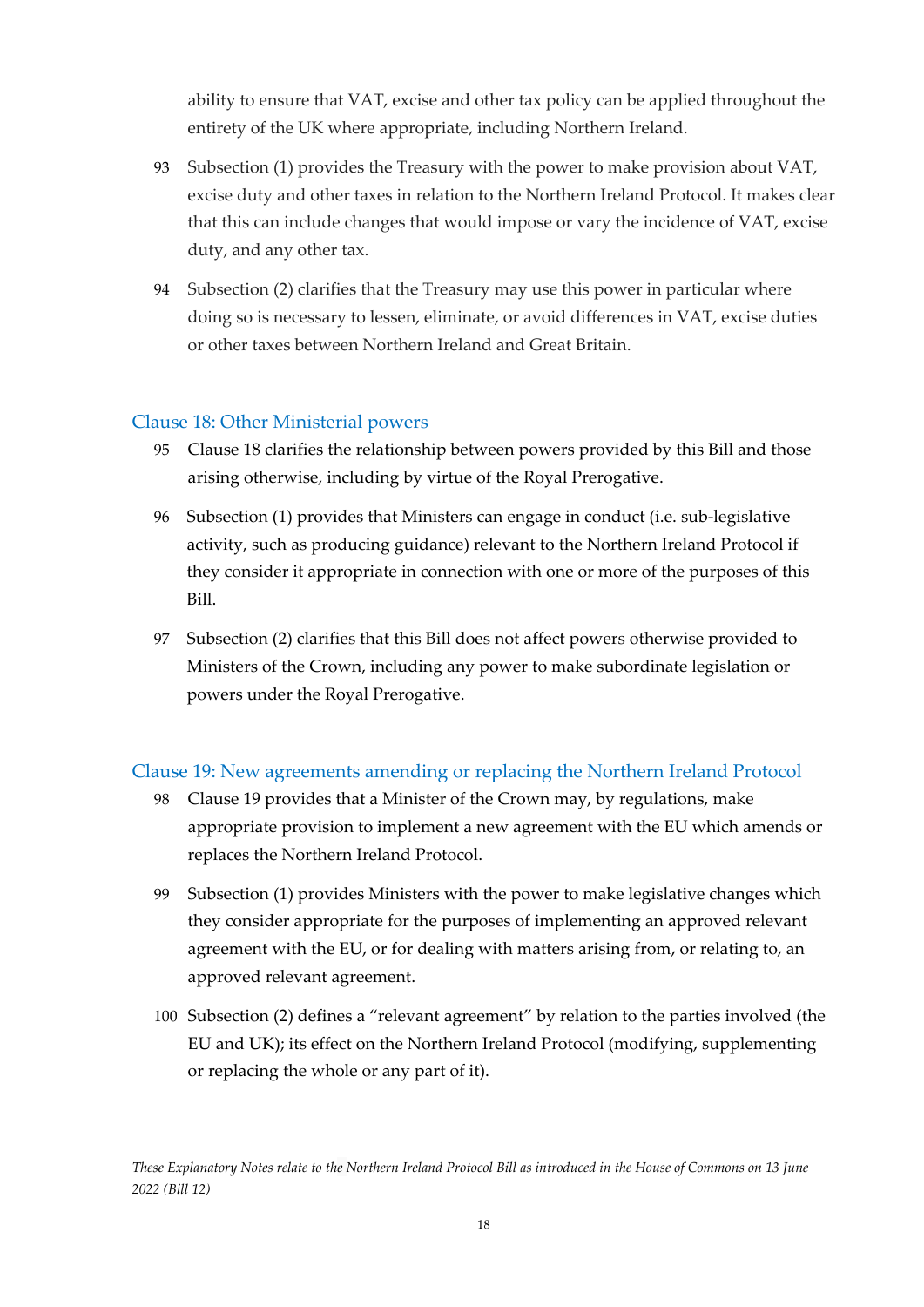#### <span id="page-19-0"></span>Clause 20: Role of the European Court in court and tribunal proceedings

- 101 Clause 20 makes provision regarding the effect in domestic law of rulings of the CJEU and provides a power which could provide for a future reference procedure to the CJEU where a UK court or tribunal considers it necessary to seek a view from the European Court on a question of interpretation of EU law which would then be fed back into the UK court processes.
- 102 Subsection (1) establishes the scope of clause 20, outlining that it applies to proceedings so far as they relate to: the Northern Ireland Protocol; related provision of the Withdrawal Agreement; or domestic law relating to the Northern Ireland Protocol or related provision of the Withdrawal Agreement.
- 103 Subsection (2) provides that domestic courts and tribunals are not required in domestic law to follow the jurisprudence of the CJEU, and cannot refer cases to it in relation to the Northern Ireland Protocol or related provision of the Withdrawal Agreement.
- 104 Subsection (3) provides that a Minister of the Crown may, by regulations, make appropriate provision related to subsection (2).
- 105 Subsection (4) sets out that such regulations may provide for a future reference procedure to the CJEU where a court or tribunal considers it necessary to seek a view from the European Court on a question of interpretation of EU law.

#### <span id="page-19-1"></span>Clause 21: Preparatory expenditure

106 Clause 21 provides that Ministers of the Crown, government departments, or devolved authorities may properly incur expenditure in preparation for action undertaken under this Bill, for the making of statutory instruments under this Bill, or under other Acts or statutory instruments as modified by or under this Bill.

#### <span id="page-19-2"></span>Clause 22: Regulations

- 107 Clause 22 sets out the general scope and nature of the powers contained in the Bill.
- 108 Subsection (1) confirms that regulations under this Bill can make any provision that can be made by an Act of Parliament; this includes amending this Bill or making retrospective provision.
- 109 Subsection (2) gives further non-exhaustive examples of what regulations under this Bill may do, including making provision notwithstanding that provision's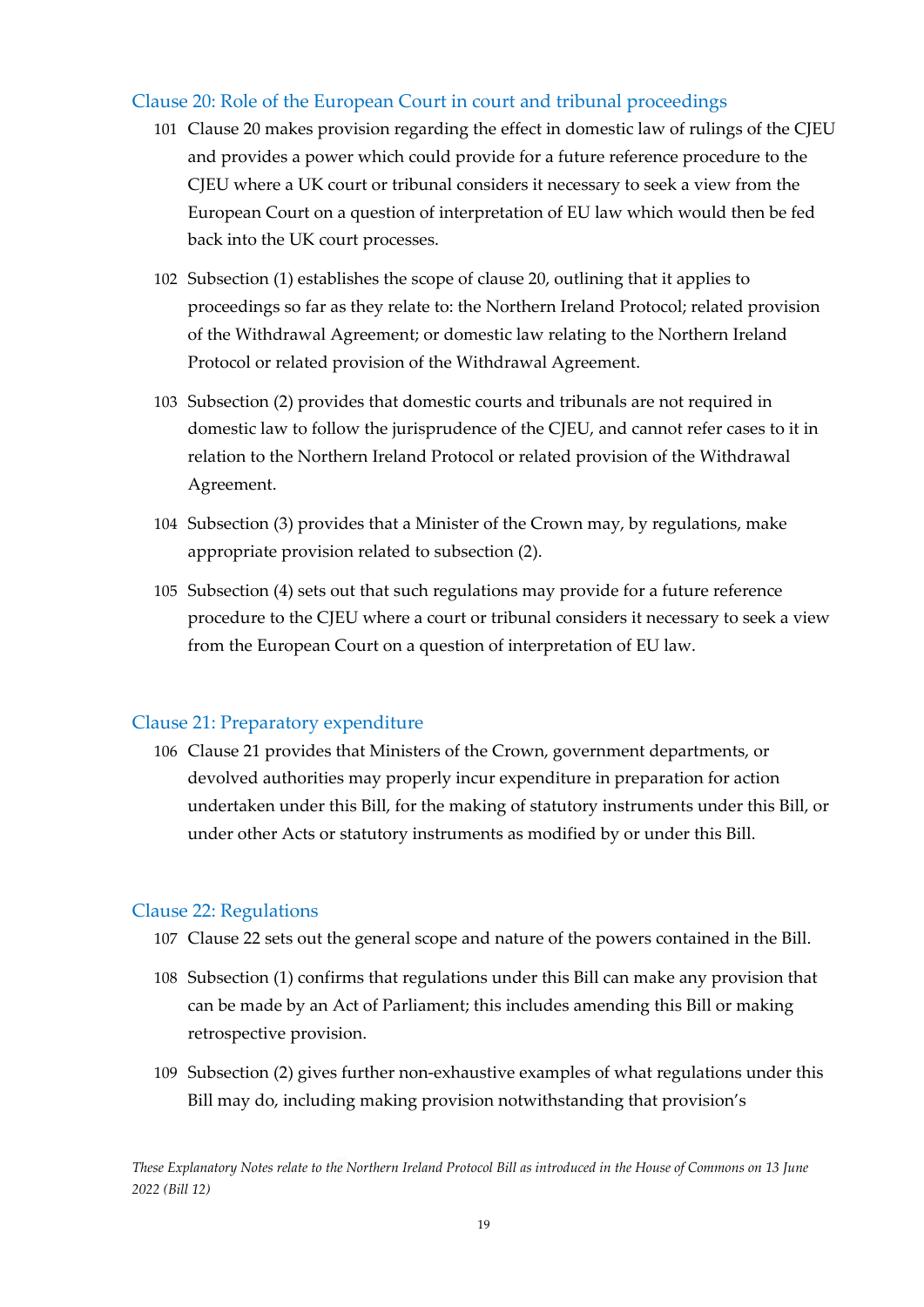incompatibility with the Northern Ireland Protocol or any other part of the Withdrawal Agreement.

- 110 Subsection (3) provides that regulations under this Bill may not create or facilitate border arrangements between Northern Ireland and the Republic of Ireland which feature at the border either physical infrastructure (including border posts), or checks and controls, which did not exist before exit day.
- 111 Subsection (4) sets out that regulations under this Bill which are considered to be appropriate in relation to an exclusion, continue to be exercisable if said exclusion is modified or removed using the powers under clause 15(2)(b-d).
- 112 Subsection (5) provides that regulations brought forward under the powers in this Bill are never to be treated as hybrid instruments.
- 113 Subsection (6) provides that a Minister of the Crown may, by regulations, make the other powers under this Bill exercisable exclusively, concurrently or jointly with Devolved Administrations, and may provide for Devolved Administration scrutiny of said regulations.
- 114 Subsection (7) provides that the ability of regulations to make different provision for different purposes or areas; making incidental, supplementary or consequential provision; and making transitional or transitory provision or savings, as set out in subsection  $(2)(e)$ , does not apply to regulations made under clause 26(3) which is intrinsically about the making of making different provision for different purposes or areas; making incidental, supplementary or consequential provision; and making transitional or transitory provision or savings in relation to the provisions of the Bill coming into force.

#### <span id="page-20-0"></span>Clause 23: Making regulations under this Act: general provisions

- 115 Clause 23 sets out the process and parliamentary procedure for the regulations made under the Bill.
- 116 Subsections (1) and (2) set out that the processes in clause 23 apply to regulations made under the Bill, excluding tax or customs regulations and regulations made solely under clauses 26.
- 117 Subsection (3) sets out that regulations under the Bill are to be made by statutory instrument.
- 118 Subsection (4) sets out that statutory instruments are subject to the negative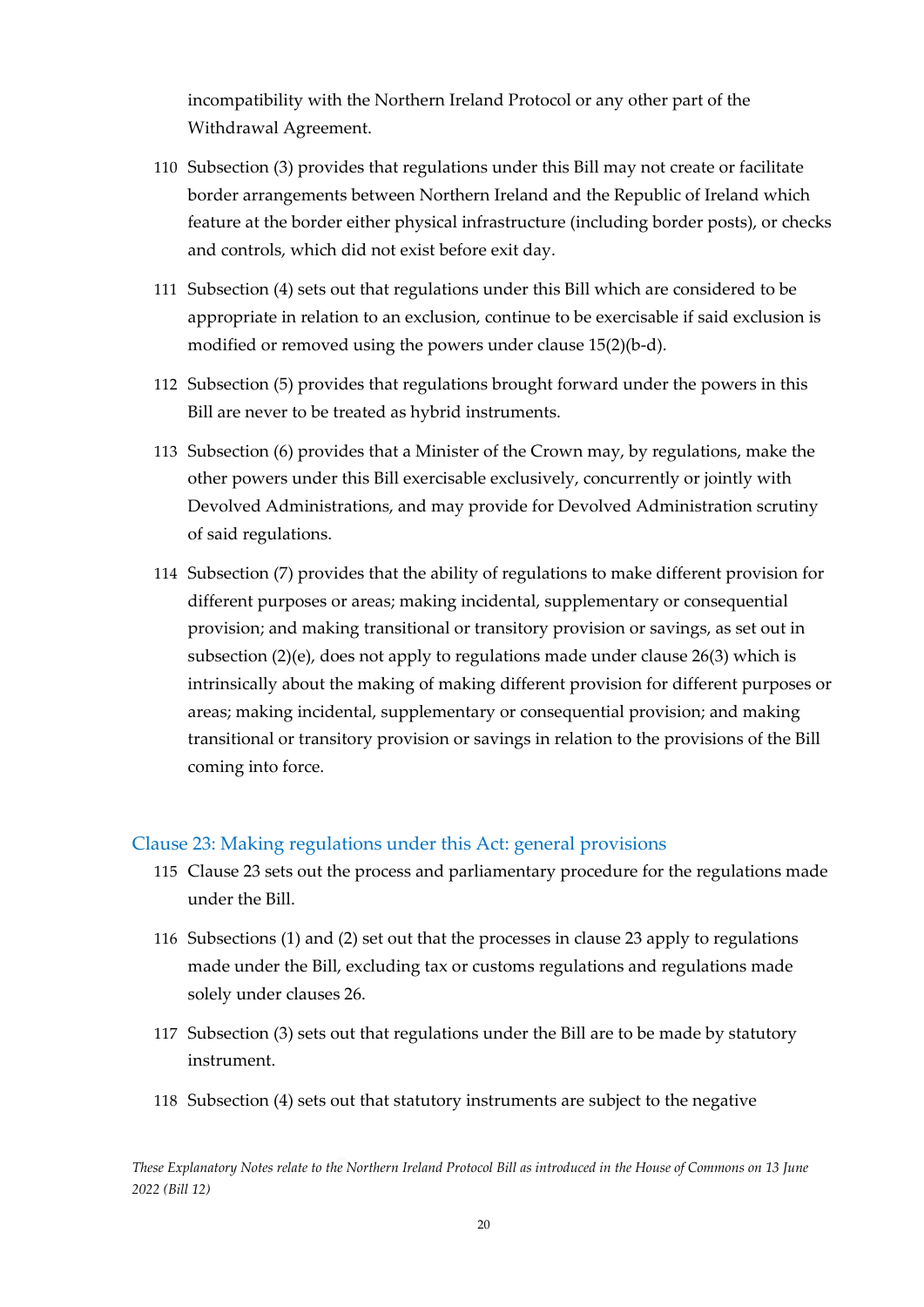procedure (i.e. subject to annulment in pursuance of a resolution of either House of Parliament) except where they amend an Act of Parliament or make retrospective provision.

- 119 Subsection (5) sets out that where a statutory instrument amends an Act of Parliament or makes retrospective provision, it is subject to the draft affirmative procedure unless the instrument contains a declaration from the Minister that urgency requires it be subject to the made affirmative procedure.
- 120 Subsection (6) provides that a draft affirmative statutory instrument can only be made once a draft of the instrument has been laid before, and approved by a resolution of both Houses of Parliament.
- 121 Subsection (7) provides that once made, a made affirmative statutory instrument must be laid before Parliament and it will cease to have effect after 28 days (starting with the day on which the instrument is made) unless within those 28 days the instrument is approved by a resolution of each House.
- 122 Subsection (8) states that in calculating the above 28 day period, no account is to be taken of periods when Parliament is dissolved, prorogued, or when either House is adjourned for more than four days.
- 123 Subsection (9) sets out that, if regulations cease to have effect as a result of not receiving approval by a resolution of each House within 28 days under subsection (7)(b), that does not affect the validity of anything previously done under the regulations or prevent the making of new regulations.

#### <span id="page-21-0"></span>Clause 24: Regulations relating to tax or customs matters

- 124 Clause 24 relates to tax or customs regulations under this Bill.
- 125 Subsection (1) confirms only the Treasury may take forward regulations relating to tax using a relevant power in this Bill.
- 126 Subsection (2) confirms only the Treasury or HMRC may take forward regulations relating to customs using a relevant power in this Bill.
- 127 Subsection (3) confirms that tax or customs regulations are to be made by statutory instrument.
- 128 Subsection (4) sets out that statutory instruments are subject to the negative procedure before the House of Commons only (i.e. subject to an annulment in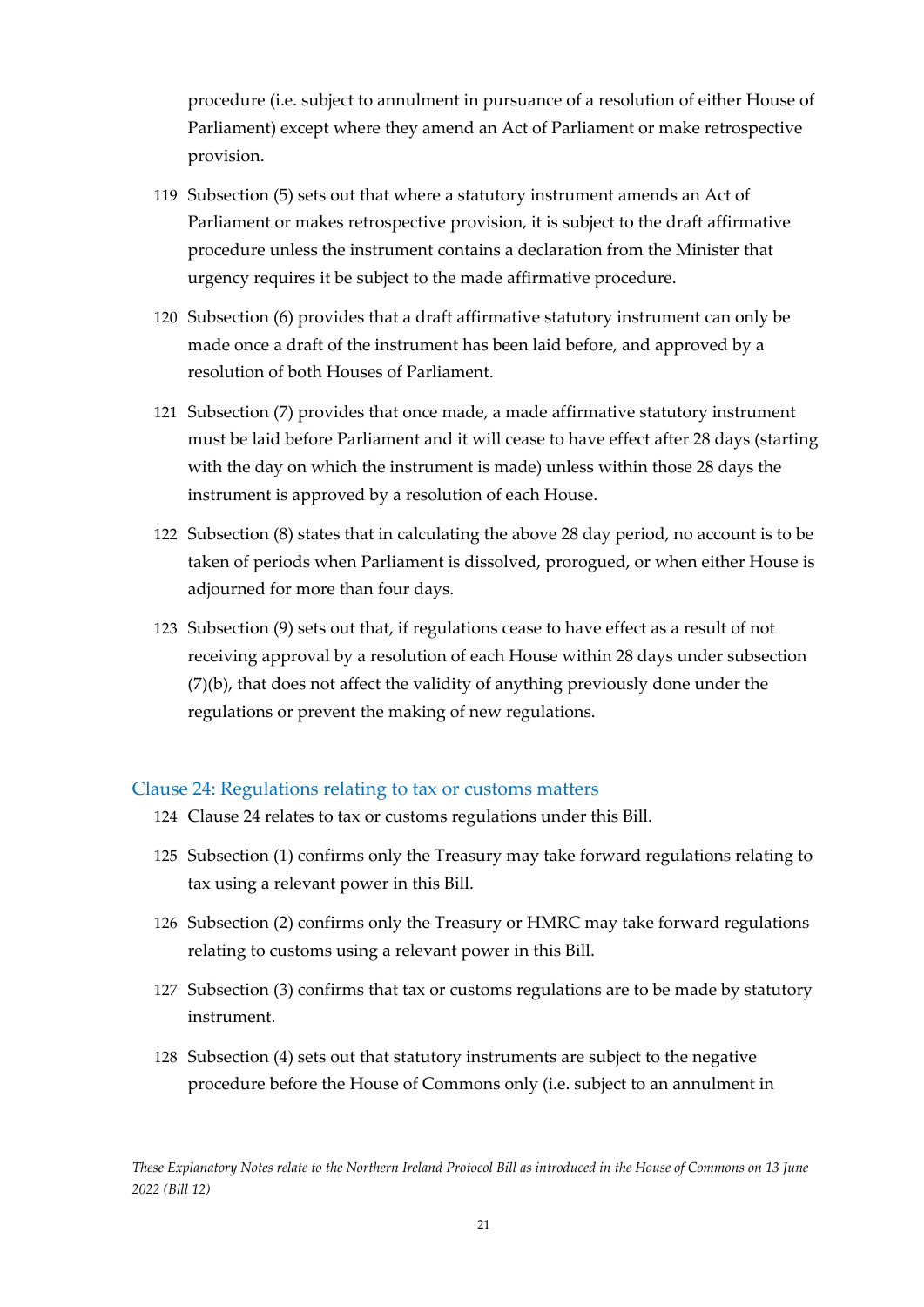pursuance of a resolution of the House of Commons), except where they amend an Act of Parliament or make retrospective provision.

- 129 Subsection (5) sets out that where a statutory instrument amends an Act of Parliament or makes retrospective provision, it is subject to the draft affirmative procedure before the House of Commons only, unless the instrument contains a declaration from the minister that urgency requires it be subject to the made affirmative procedure.
- 130 Subsection (6) sets out that where a statutory instrument is subject to the draft affirmative procedure before the House of Commons only, it is only to be made once a draft of the instrument is laid before, and approved by a resolution of, the House of Commons.
- 131 Subsection (7) provides that where a statutory instrument is subject to the made affirmative procedure before the House of Commons only, it must, once made, then be laid before the House of Commons and it will cease to have effect after 28 days (starting on the day the instrument is made) unless within those 28 days the instrument is approved by a resolution of the House of Commons.
- 132 Subsection (8) states that in calculating the above 28 day period, no account is to be taken of periods when Parliament is dissolved, prorogued, or when the House of Commons is adjourned for more than four days.
- 133 Subsection (9) sets out that where regulations cease to have effect as a result of not receiving approval by a resolution of the House of Commons within 28 days under subsection (7)(b), this does not affect the validity of anything previously done under the regulations or prevent the making of new regulations.
- 134 Subsection (10) provides that the relevant parts of this clause does not apply to regulations made in combination with regulations made using powers under other legislation where that legislation requires the statutory instrument containing those regulations to be made under the draft affirmative procedure and approved by a resolution of either the House of Commons or both Houses of Parliament.
- 135 Subsection (11) provides that a relevant power is any power in the Bill other than clauses 6 and 17 which are designed to relate to customs and tax respectively; and clause 26(3) which provides for making different provision for different purposes or areas; making incidental, supplementary or consequential provision; and making transitional or transitory provision or savings in relation to the provisions of the Bill coming into force. Subsection (11) also defines tax or customs provision and tax or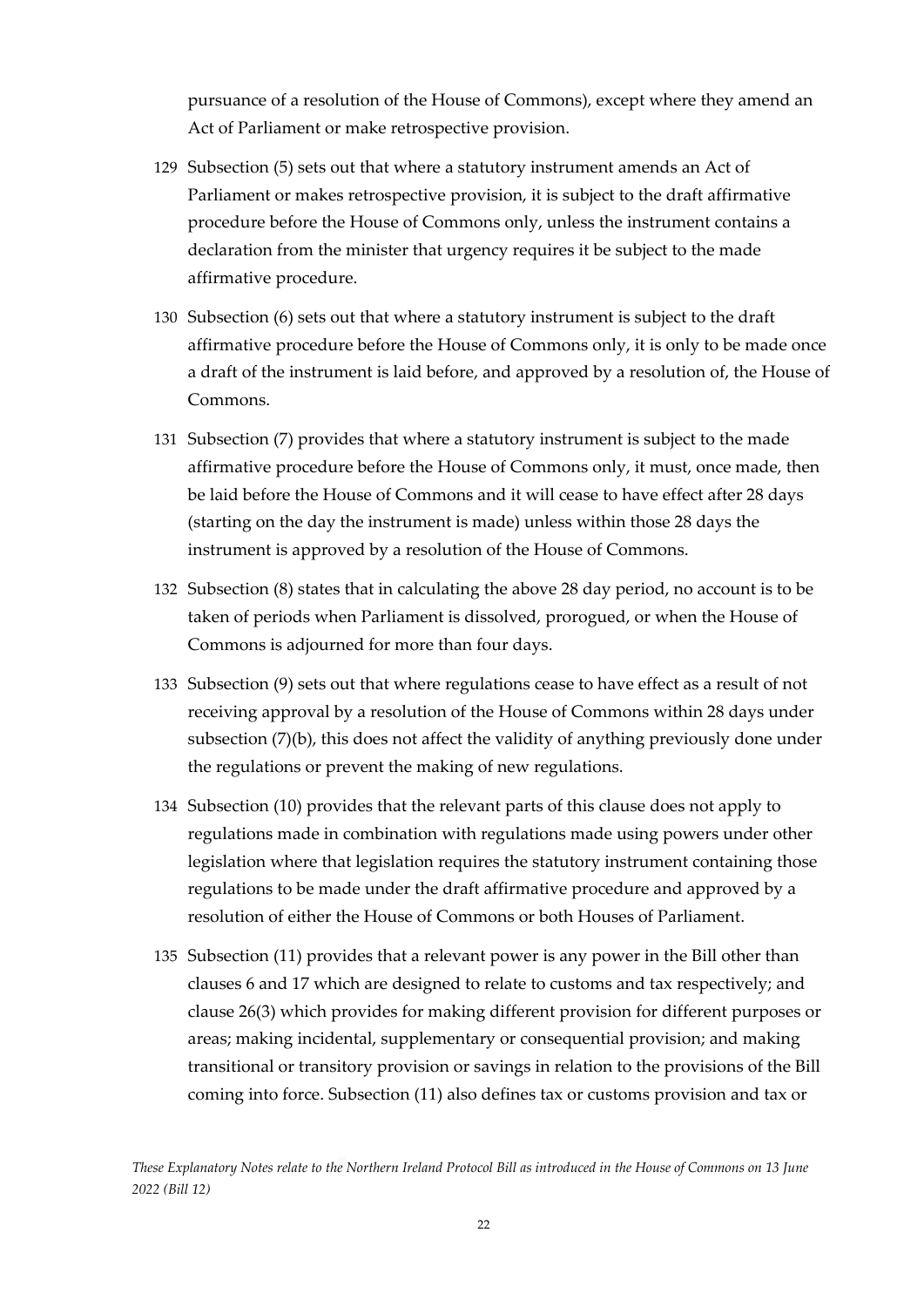customs regulations.

#### <span id="page-23-0"></span>Clause 25: Interpretation

- 136 Clause 25 provides the definition of relevant terms in the Bill, including by cross reference to their definition in other pieces of legislation.
- 137 Subsection (1) lists and defines a number of key terms in the Bill.
- 138 Subsection (2) defines what is meant by references in the Bill to provision of the Northern Ireland Protocol that does not have effect in the United Kingdom; and to an enactment being affected by provision of the Northern Ireland Protocol.

#### <span id="page-23-1"></span>Clause 26: Extent, commencement and short title

- 139 Clause 26 makes a number of final provisions in the Bill.
- 140 Subsection (1) provides that the Bill extends to the legal jurisdictions of England and Wales, Scotland and Northern Ireland.
- 141 Subsections (2) and (3) deal with commencement, outlining that clauses 21 to 25 come into force on the day on which the Bill is passed, and that otherwise the Bill comes into force on such day, or days as a Minister of the Crown may, by regulations, appoint.
- 142 Subsection (4) provides that a Minister of the Crown may, by regulations, make incidental, supplementary or consequential provision, or transitional or transitory provision or savings, in connection with the coming into force of any provision of this Bill. This is a standard power whose purpose is to ensure a smooth transition between existing law and the law as it will apply after the provisions of the Bill come into force.
- 143 Subsection (5) sets out that regulations under this clause are to be made by statutory instrument and may make different provision for different purposes or areas.
- 144 Subsection (6) sets out the short title of the Bill (the Northern Ireland Protocol Act 2022).

#### <span id="page-23-2"></span>**Commencement**

145 Clause 26 provides that the provisions of the Bill come into force on such day or days as a Minister of the Crown may appoint by regulations, other than clauses 21 to 25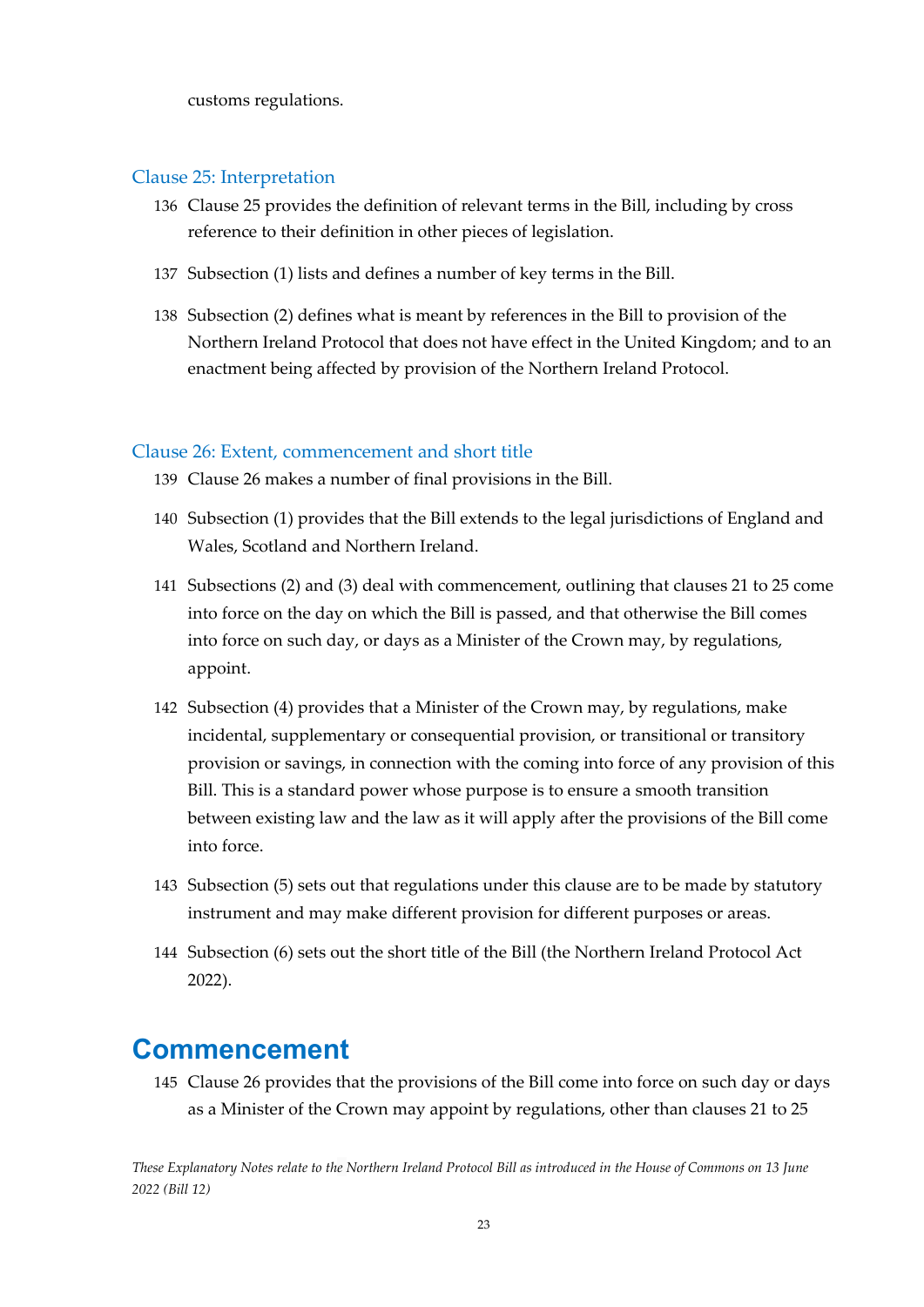which comes into force on Royal Assent.

### <span id="page-24-0"></span>**Financial Matters**

146 The Bill does not authorise the incurring of public expenditure, save for preparatory expenditure for relevant purposes, or the raising of revenue. Regulations made under the delegated powers in the Bill enable both the creation of charges on the public purse and the raising of public revenue. The Bill is accompanied by Money and Ways and Means resolutions to provide parliamentary approval for expenditure and revenue raising under the powers in the Bill.

### <span id="page-24-1"></span>**Compatibility with the European Convention on Human Rights**

147 The Secretary of State for Foreign, Commonwealth and Development Affairs is satisfied that the Bill is compatible with the Convention.

### <span id="page-24-2"></span>**Compatibility with the Environment Act 2021**

148 The Secretary of State for Foreign, Commonwealth and Development Affairs is of the view that the Bill as introduced into the House of Commons does not contain provision which, if enacted, would be environmental law for the purposes of section 20 of the Environment Act 2021. Accordingly, no statement under that section has been made.

### <span id="page-24-3"></span>**Related documents**

- 149 The following documents are relevant to the Bill and can be read at the stated locations:
	- [Protocol on Ireland/Northern Ireland](https://assets.publishing.service.gov.uk/government/uploads/system/uploads/attachment_data/file/840230/Revised_Protocol_to_the_Withdrawal_Agreement.pdf)
	- Command Paper, [Northern Ireland Protocol: The way forward](https://assets.publishing.service.gov.uk/government/uploads/system/uploads/attachment_data/file/1008451/CCS207_CCS0721914902-005_Northern_Ireland_Protocol_Web_Accessible__1_.pdf)